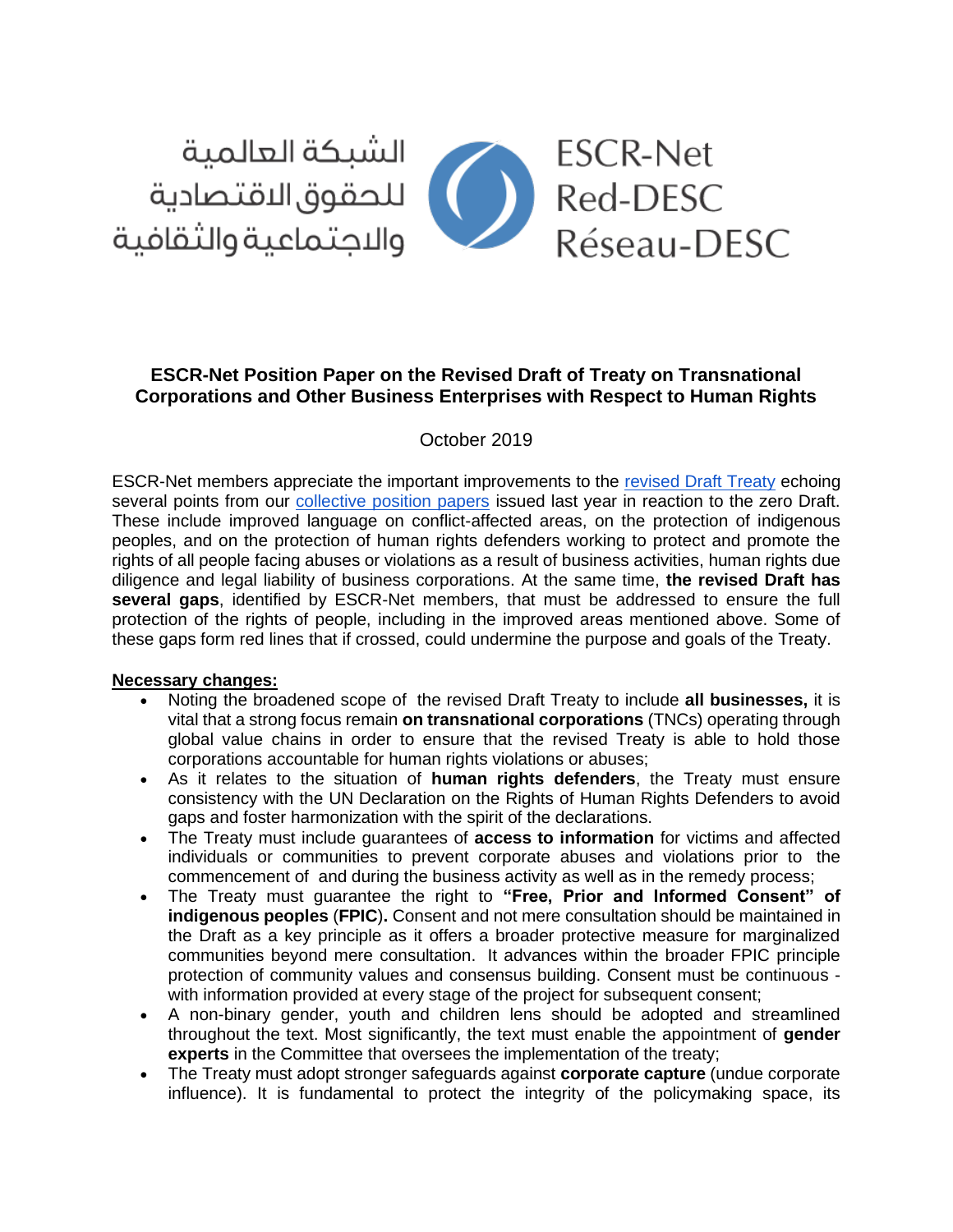participants, and outcomes from the interests of these corporations—including any potential, perceived, or actual conflicts of interest. It is imperative to develop good governance measures that safeguard against corporate political interference at the national, international, and intergovernmental levels, whether in the current discussions that pertain to the Treaty's content, negotiations, implementation and monitoring.

- To ensure prevention of human rights abuses and violations by corporate activities **in conflict-affected areas**, **fragile and post conflict States,** mandatory enhanced due diligence is necessary and must include a requirement not to pursue or start operations in certain situations in which no due diligence can guarantee that there will not be complicity or contribution to violations that in some cases may amount to international crimes. It is important also to introduce more urgent and immediate preventive measures, divestment and disengagement policies, to avoid corporate involvement in and/or contribution to human rights violations in their activities and relationships.
- The Treaty must ensure the responsibility of the parent company for the actions of companies in its value and supply chain that are companies with whom it has a **business relationship** that can be different from a mere contractual relationship with the parent company;
- The Treaty must reflect the **primacy of human rights** obligations over those under bilateral or multilateral trade, investment or other agreements. Reference to economic and trade agreements is weaker in the revised Draft and can be further strengthened to ensure human rights obligations always take precedence over trade agreements;
- States must take additional steps and exercise a higher standard of care to prevent and protect from abuses and violations related to **State-owned enterprises** or in areas where the State is an economic actor.
- **Extraterritorial obligations** can benefit from clearer language articulating responsibilities of home and host States. For example, the concept of *forum non conveniens* is not explicitly marked as not applicable for the purposes of this Treaty and this creates a redundancy in ensuring that courts will take on the case brought forth to them even if other courts also have jurisdiction.

The following collective position will reflect alternative language suggested by members of ESCR-Net that would ensure the above-mentioned red lines are not crossed. \_\_\_\_\_\_\_\_\_\_\_\_\_\_\_\_\_\_\_\_\_\_\_\_\_\_\_\_\_\_\_\_\_\_\_\_\_\_\_\_\_\_

# **Preamble**

We note that there has been additional language introduced to the preamble that is encouraging. Specifically, the emphasis that "…civil society actors, including **human rights defenders** have an important and legitimate role in promoting the respect of human rights by business enterprises, and in preventing, mitigating and seeking effective remedy for the adverse human rights impacts of business enterprises". Our call to further strengthen the preamble requires adding language in several provisions that encompasses wider protection of human rights defenders and victims of violations and/or abuses resulting from corporate activities.

Current text: "Reaffirming that all human rights are universal, indivisible, interdependent and interrelated;" it should expand to highlight all attributes of human rights which includes that they are inalienable, equal and non-discriminatory.

**Proposed text for amendment:** "Reaffirming that all human rights are universal, inalienable, indivisible, interdependent, equal and non-discriminatory"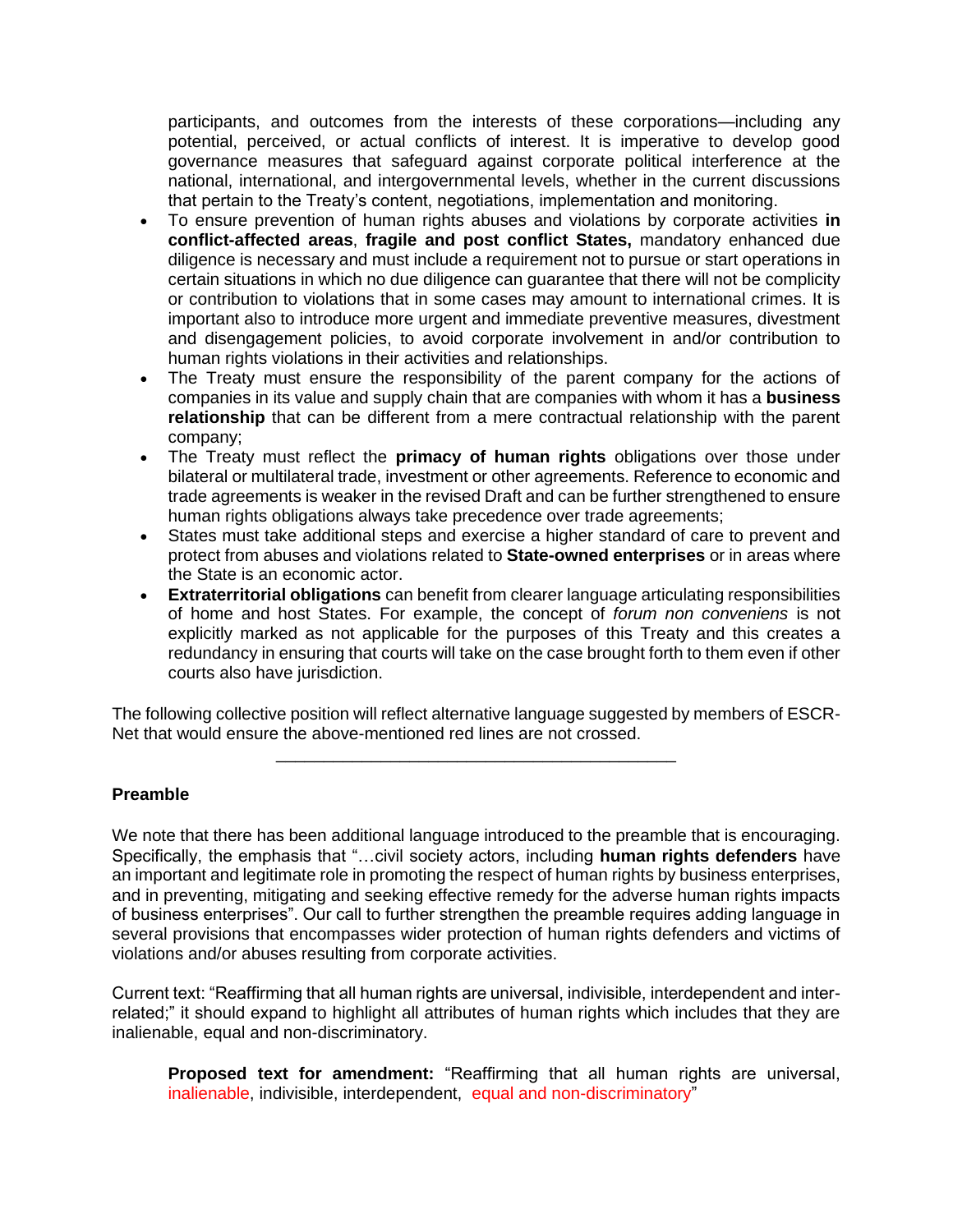Current text**:** "Reaffirming the fundamental human rights and the dignity and worth of the human person, the equal rights of men and women and the need to promote social progress and better standards of life in larger freedom while respecting the obligations arising from treaties and other sources of international law as set out in the Charter of the United Nations

**Proposed text for amendment:** "Reaffirming fundamental human rights – including the rights to life, liberty and security of person, and the right to self-determination, non discrimination and permanent sovereignty over natural resources – and the dignity and worth of the human person, the equal rights of men, women and LGBTQ+, and the need to promote social progress and better standards of life in larger freedom while respecting the obligations arising from treaties and other sources of international law as set out in the Charter of the United Nations

**Current text:** "Stressing that the primary obligation to respect, protect, fulfil and promote human rights and fundamental freedoms lie with the State, and that States must protect against human rights abuse by third parties, including business enterprises, within their territory or otherwise under their jurisdiction or control, and ensure respect for and implementation of international human rights law"

**Proposed text for amendment:** "Stressing that the primary obligation to respect, protect, fulfil and promote human rights and fundamental freedoms lies with the State, and that its failure to comply with such obligations amounts to human rights violations".

**Proposed text for adding: "Recalling that States' obligation to protect includes protection** against human rights abuse by business enterprises, within their territory and/or otherwise under their jurisdiction or control, and ensure respect for and implementation of international human rights and humanitarian law".

**Current text**: "Recognizing the distinctive and disproportionate impact of certain business-related human rights abuses on women and girls, children, indigenous peoples, persons with disabilities, migrants and refugees, and the need for a perspective that takes into account their specific circumstances and vulnerabilities."

**Proposed text for amendment:** "Recognizing the distinctive and disproportionate impact of certain business-related human rights abuses on women and girls, children, members of the LGBTQ+ community, indigenous peoples, persons with disabilities, labourers, migrants and refugees, and the need for a perspective that takes into account their specific circumstances and vulnerabilities."

Current text: "Acknowledging that all business enterprises have the capacity to foster the achievement of sustainable development through an increased productivity, inclusive economic growth and job creation that protects labour rights and environmental and health standards in accordance with relevant international standards and agreements;"

**Proposed text for amendment:** "Acknowledging that all business enterprises have the capacity to foster the achievement of sustainable development through an increased productivity, inclusive human development and job creation that protects labour rights and environmental and health standards in accordance with relevant international standards and agreements;"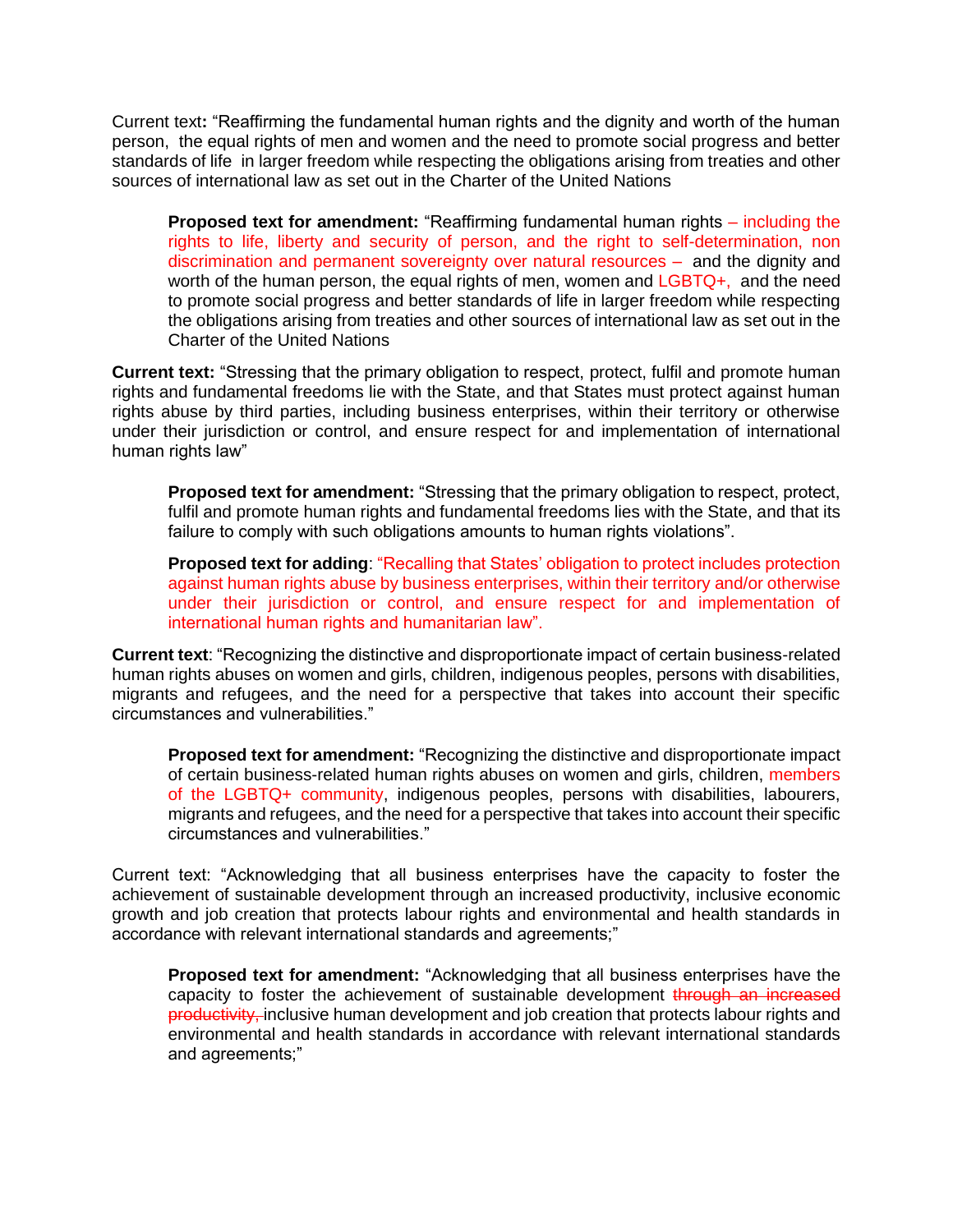**Current text:** "Underlining that all business enterprises, regardless of their size, sector, operational context, ownership and structure have the responsibility to respect all human rights, including by avoiding causing or contributing to adverse human rights impacts through their own activities and addressing such impacts when they occur, as well as by preventing or mitigating adverse human rights impacts that are directly linked to their operations,"

**Proposed text for amendment:** "Underlining that all business enterprises, regardless of their size, sector, operational context, ownership and structure have the responsibility to respect all human rights, including by avoiding causing or contributing to adverse human rights impacts through their own activities, and addressing such impacts when they occur, as well as by preventing or mitigating adverse human rights impacts that are directly linked to their operations,"

# **Article 1 – Definitions**

There are several gaps that must be addressed in this Article in order to ensure that the definitions operate as solid pillars when the Treaty is in its implementation phase.

The definitions of "human rights violation" and "human rights abuse" should explicitly include social and cultural rights. In further details details, a distinction must be made between human rights violations and abuses so as not to undermine the international responsibility of States if they fail to fulfill their primary obligation to respect, protect, fulfill and promote human rights and fundamental freedoms, including protection against human rights abuse by business enterprises. At the same time, corporations shall be held accountable for any harm committed through acts of commission or commissions against any person or group of persons, individually or collectively, that produces an impairment of their human rights and / or environmental damage. It is important to note that throughout the text of the revised Draft Treaty, environmental harm should also be incorporated in an autonomous manner to human rights; otherwise, complainants will always have to prove the nexus between environmental damage and a human rights abuse or violation.

Further, the definition of what is now "contractual relationship" should be changed to "business relationship." Having contractual in this definition could undermine the purpose of this Treaty in ensuring that *inter alia* parent companies of TNCs could still be held accountable for violations or abuses of international law even if there was no contractual relationship between the parent company and one of its subsidiaries or affiliates. Additionally, in the definition of "business activities,'' the Treaty must also illustrate that such activity can be more than economic. It must also include both acts of commission or omission to ensure protection of victims in either case..

Proposed amendments and additions to the revised Draft must encompass the following in order to provide stronger pillars to the implementation of the Treaty.

**Current text – Art 1(2):** "Human rights violation or abuse" shall mean any harm committed by a State or a business enterprise, through acts or omissions in the context of business activities, against any person or group of persons, individually or collectively, including physical or mental injury, emotional suffering, economic loss or substantial impairment of their human rights, including environmental rights.

**Proposed new text in substitution to current art. 1(2)** - a split in the Article.

Art. 1(2) "Human rights abuse" shall mean any harm committed by business enterprises through acts of commission or omission, against any person or group of persons,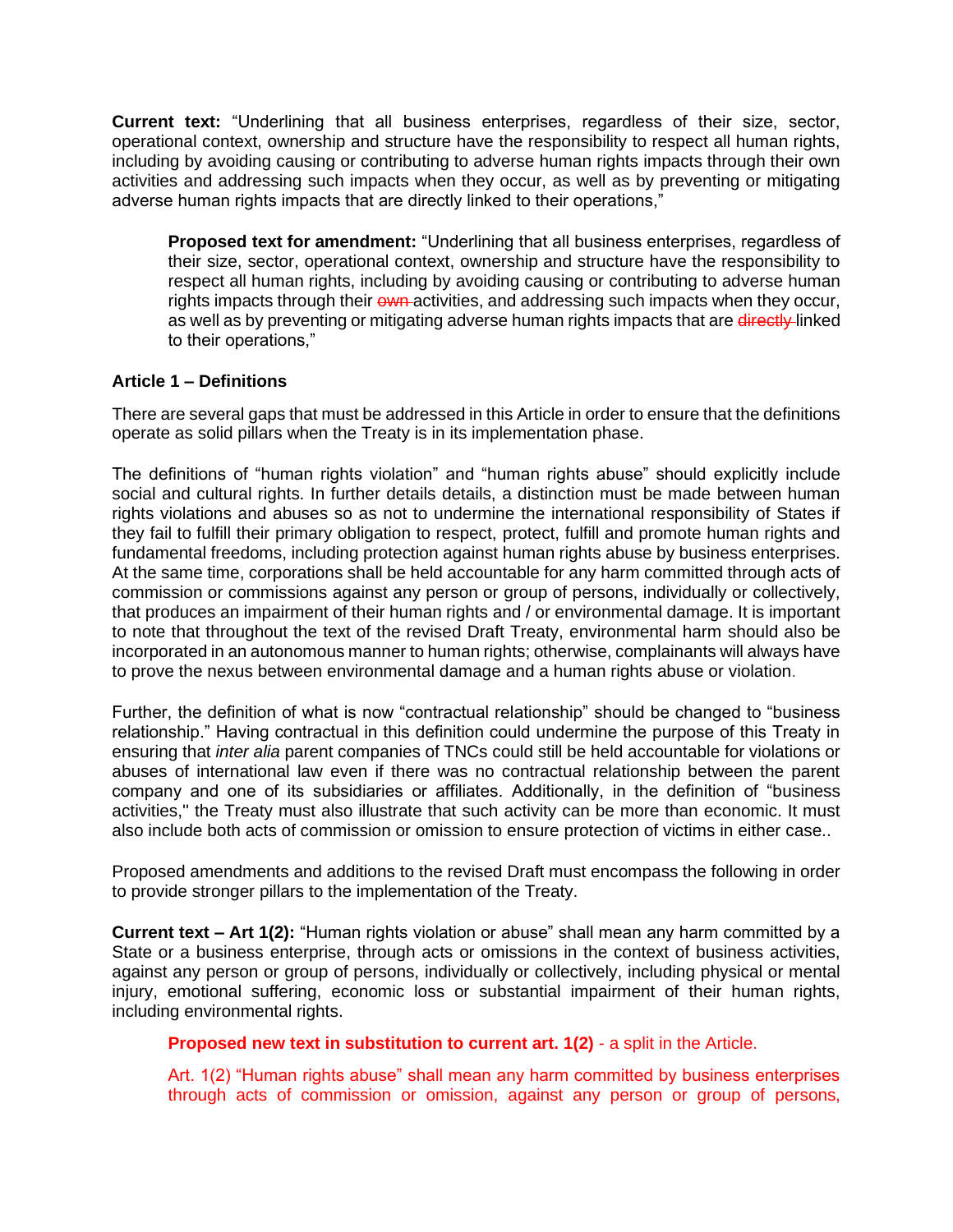individually or collectively, that produces an impairment of their human rights, including environmental damage. This must include but is not limited to the impairment of civil, political, economic, social and cultural rights.

Art. 1(2) bis "Human Rights violation" shall refer to State's international responsibility for failing to fulfill their primary obligation to respect, protect, fulfill and promote human rights and fundamental freedoms, including protection against human rights abuse by business enterprises and encompassing civil, political, economic, social and cultural rights.

**Current text – Art 1(3)**: "Business activities" means any economic activity of transnational corporations and other business enterprises, including but not limited to productive or commercial activity, undertaken by a natural or legal person, including activities undertaken by electronic means."

**Proposed text for amendment:** "Business activities" means any economic or other activity, particularly of transnational corporations and other business enterprises, including but not limited to productive or commercial activity, undertaken by a natural or legal person, including activities undertaken by electronic means and including both acts of commission or omission.

**Current text – Art 1(4):** "Contractual relationship" refers to any relationship between natural or legal persons to conduct business activities, including but not limited to, those activities conducted through affiliates, subsidiaries, agents, suppliers, any business partnership or association, joint venture, beneficial proprietorship, or any other structure or contractual relationship as provided under the domestic law of the State.

**Proposed text for amendment:** "Business relationship" refers to any relationship between natural or legal persons to conduct business activities, including but not limited to, those activities conducted through affiliates, subsidiaries, agents, suppliers, any business partnership or association, joint venture, beneficial proprietorship, or any other structure or contractual relationship as provided under the domestic law of the State. Business relationships include business partners, entities in its value and supply chain, and any other non-State or State entity linked to its business operations, products or services [Source for last sentence: UNGPs, Principle 13] even if the relationship is not contractual.

# **Article 2 – Statement of Purpose**

It is imperative to recognize that many trade, **development** and business agreements between States already exist and require systematic reforms in the legislative and judicial system in order to ensure the primacy of human rights. To that effect, this purpose must be articulated and added as Article 2(1)(d) bis.

**Proposed text for inclusion as Art 2(1)(d) bis**: "To ensure the primacy of human rights over all international agreements, including those pertaining to international trade, investment, finance, taxation, environmental protection, development cooperation, and security obligations. "

It would be important to highlight in the following Articles of the Treaty how the primacy of human rights over all international agreements could be addressed to reflect possible State action domestically. This will be addressed under the prevention section of the Treaty.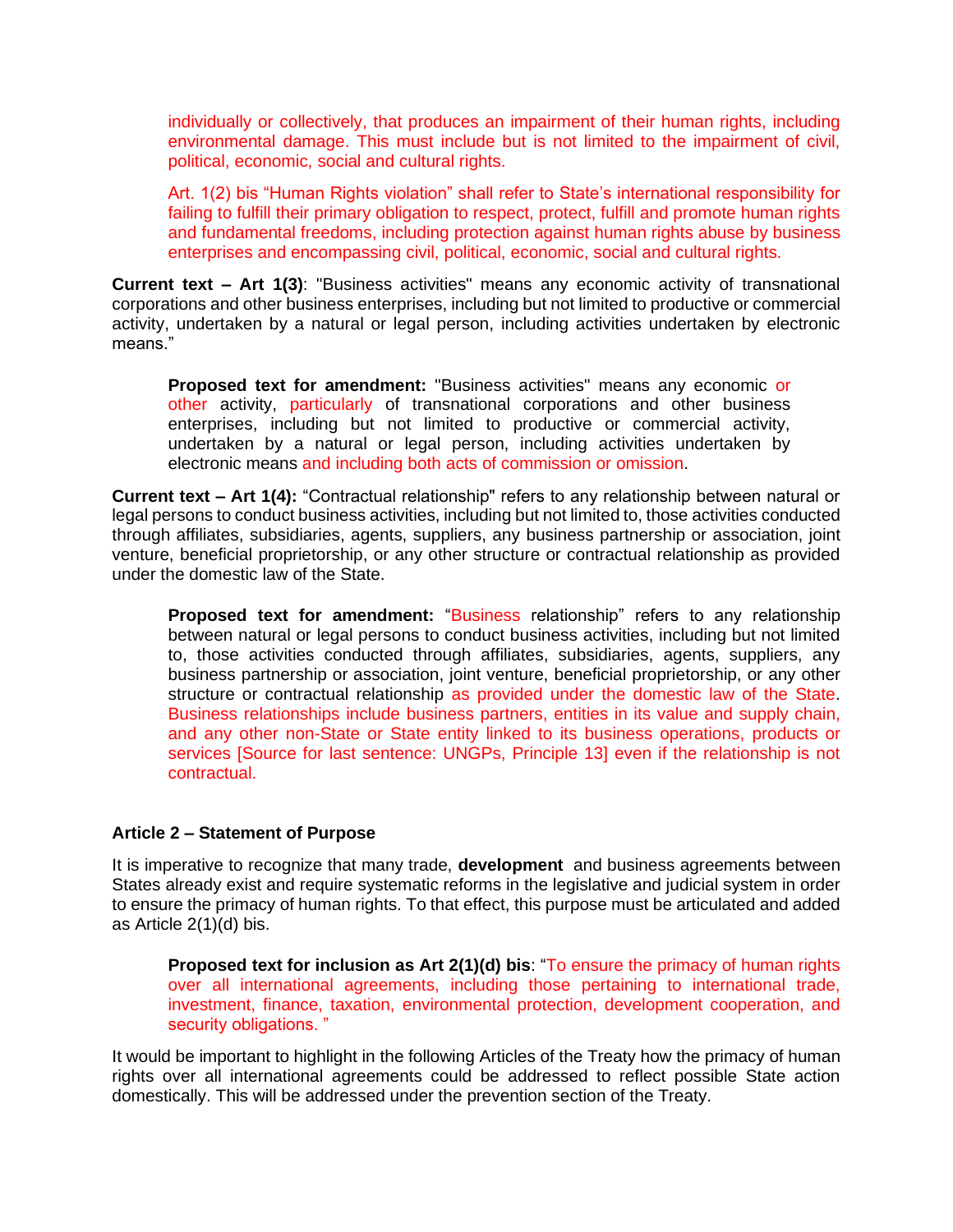#### **Article 3 – Scope**

If States decide to broaden the scope of the revised Draft Treaty, the Treaty must maintain a strong focus on the accountability of TNCs as a primary objective. The Treaty to regulate business activity must ensure that States are adopting domestic legislation, mechanisms, and policies towards corporate accountability for violations and / or abuses resulting from business activity, particularly business activity of a transnational character.

The Treaty can provide uniform and strong legal standards for States to prevent and hold accountable national business enterprises operating domestically. However, for the Treaty to be most effective, it must ensure that TNCs operating both within their home and host States are being held to internationally adopted legal standards to protect local communities that face *inter alia* colonial or postcolonial exploitation, particularly of land and natural resources. TNCs operating abroad have long been able to escape accountability because of a lack of regulations both at the home and host States. This particularly occurs when corporations have undue influence on the judicial and legal system of their home and host States. The Treaty provides an opportunity for States to adopt international legal standards that, if implemented, could ensure that corporations face proper legal consequences for abuses or violations that they or their subsidiaries commit or contribute to the Treaty should sufficiently and adequately addresses how TNCs can be held accountable, particularly when operating outside of their home States. This should be reflected throughout the Treaty – specifically in sections pertaining to prevention, jurisdiction and applicable laws. To further improve and strengthen the text of this Treaty we propose the following amendment to Article 3(1).

Current text – Art 3(1): This (Legally Binding Instrument) shall apply, except as stated otherwise, to all business activities, including particularly but not limited to those of a transnational character.

**Proposed text for amendment:** This (Legally Binding Instrument) shall apply to all business activities and business relationships, particularly but not limited to those of a transnational character.

#### **Article 4 – Rights of Victims**

With the definition of human rights violations and abuses in Article 1 of the revised Draft, the text of a final negotiated Treaty must reflect the protection of victims against both violations and abuse. This must be streamlined throughout the text.

**Current text** - Art 4(1): Victims of human rights violations shall be treated with humanity and respect for their dignity and human rights, and their safety, physical and psychological well-being and privacy shall be ensured.

Proposed text for amendment: Victims of human rights violations and abuses shall be treated with humanity and respect for their dignity and human rights, and their safety, physical and psychological well-being and privacy shall be ensured.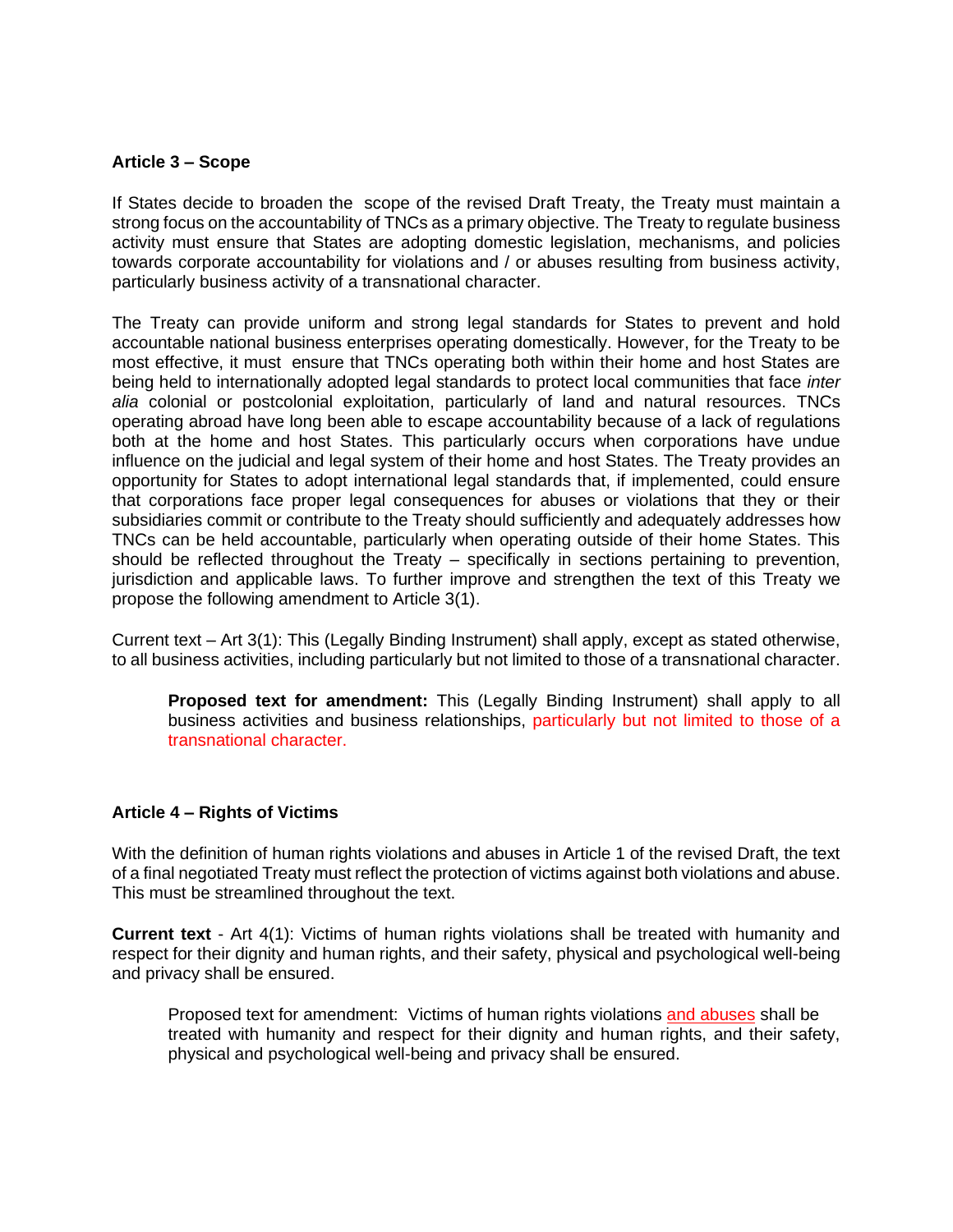With increasing attacks against human rights defenders, particularly in the context of corporate abuse or violations, the Treaty needs stronger provisions to ensure this protection in its operational paragraphs. Emphasizing their role in promoting the respect of human rights in the current Draft of the preamble is an important and positive step forward from the zero Draft, however, it falls short from providing the necessary protection required to allow these human rights defenders to continue highlighting abuses and violations by companies. In Article 4(3), the Treaty must explicitly highlight the duty of the State to protect individuals and groups against from any unlawful interference against their security and from intimidation or retaliation during any proceedings with regards to corporate activities.

Current text – Art 4(3): Victims, their representatives, families, **communities** and witnesses shall be protected by the State Party from any unlawful interference, whether by State or non-State actors, against their privacy and from intimidation, and retaliation, before, during and after any proceedings have been instituted.

**Proposed text for amendment:** State parties shall fulfil their obligations under international law to protect victims, their representatives, families, communities, and witnesses from any human rights violations or abuse whether by State or business entreprises, against their privacy and from intimidation, and retaliation or reprisals, before, during and after any proceedings have been instituted.

With regard to the rights of victims, there is a need to strengthen the Treaty. In particular, while Art 4(4) provides for "special considerations and care to avoid re-victimisation", it needs to expressly provide victims the right to precautionary measures in terms of immediate halting of harm by businesses as the process of remediation takes place.

Current text - Art 4(4): Victims shall have the right to benefit from special consideration and care to avoid re-victimization in the course of proceedings for access to justice and remedies, including through appropriate protective and support services that ensures substantive gender equality and equal and fair access to justice.

**Proposed text for amendment**: Victims shall have the right to benefit from special consideration and care to avoid re-victimization in the course of proceedings for access to justice and remedies, including through appropriate protective and support services that ensures substantive gender equality and equal and fair access to justice. Victims shall also have a right to precautionary measure that require businesses halting the alleged harm as the process of remediation is ongoing.

Furthermore, guarantees of non-repetition must be planned to benefit victims and the wider community, with an approach based on prevention of new violations of human rights. In this regards to propose the following amendment.

Current text - Art 4(5): Victims shall have the right to fair, effective, prompt and non-discriminatory access to justice and adequate, effective and prompt remedies in accordance with this instrument and international law. Such remedies shall include, but shall not be limited to: a. Restitution, compensation, rehabilitation, satisfaction and guarantees of non-repetition for victims; b. Environmental remediation and ecological restoration where applicable, including covering of expenses for relocation of victims and replacement of community facilities.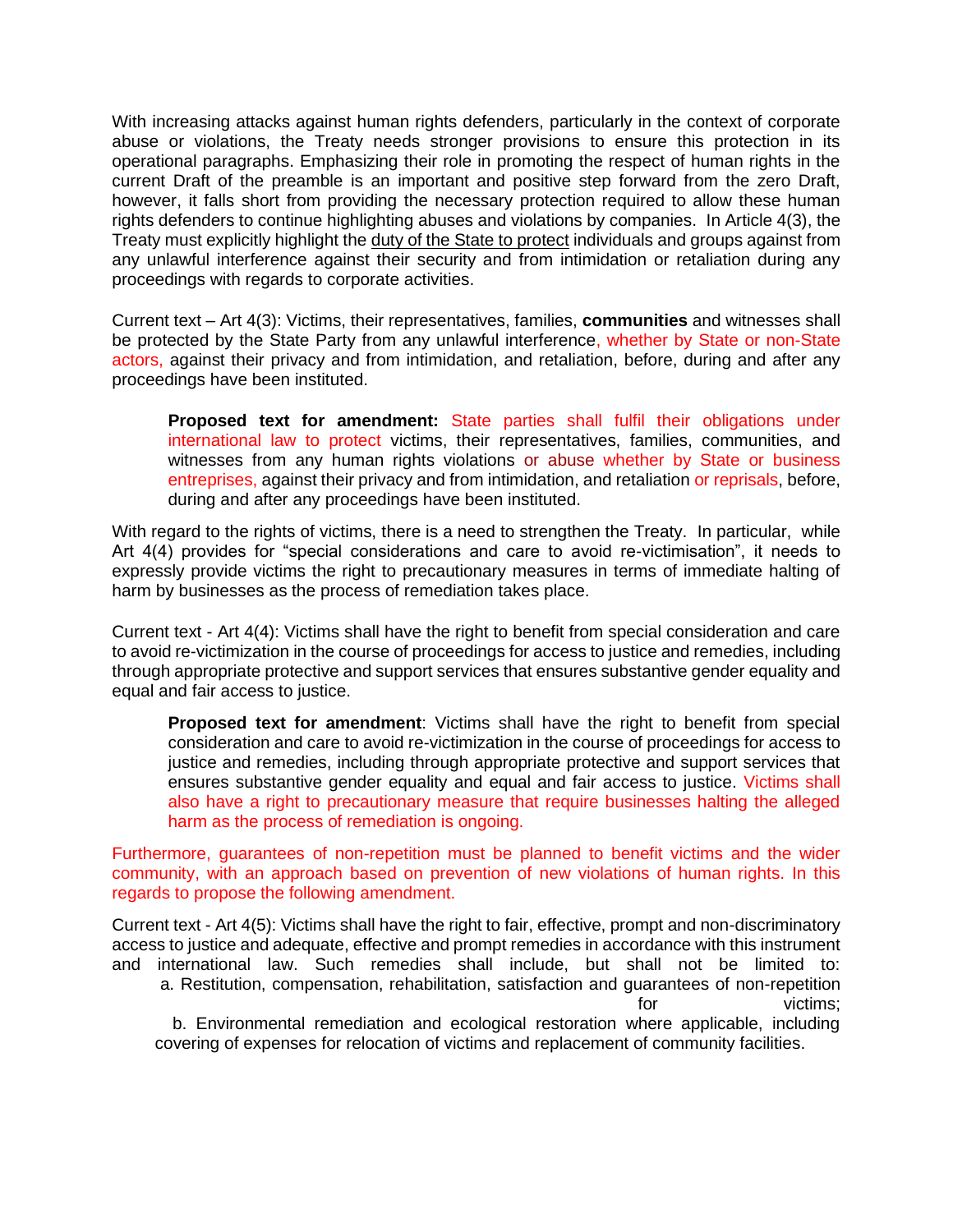**Proposed text for amendment**: Victims shall have the right to fair, effective, prompt and non-discriminatory access to justice and adequate, effective and prompt remedies in accordance with this instrument and international law. Such remedies shall include, but shall not be limited to:

a. Restitution, compensation, rehabilitation, satisfaction and guarantees of nonrepetition for victims and other affected or potentially affected persons or communities;

b. Environmental remediation and ecological restoration where applicable, including covering of expenses for relocation of victims and replacement of community facilities.

With regards to the right to access information, Article 4(6) is too limited as it pertains only to remedy. Most often, communities need information as a preventative measure or purposes of monitoring and enforcing compliance of companies and business activities with international law. Accordingly, we propose the following amendment to the text.

Current text – Article 4(6): Victims shall be guaranteed access to information relevant to the pursuit of remedies

**Proposed text for amendment:** Victims shall be guaranteed access to information relevant to the pursuit of remedies and States must ensure that individuals and communities, including human rights defenders, have access to relevant, sufficient, quality information in connection with each stage of corporate activity, to facilitate meaningful participation in the prevention of and response to human rights impacts.

At present, most of the claims against corporations do not get to a final remedy. In many goodfaith-cases the victims are defeated in their administrative or judicial claims. With this rule, those claimants would be put in the obligation to prove their lack of resources in order to avoid payment of the large corporate legal defense expenses. This can impact adversely on the funding of civil society organizations that promote access to human rights for victims. This rule is an obstacle to guarantee a safe access to justice and remedy, and contradicts article 4 (9) which mandates States to "guarantee a safe and enabling environment for persons, groups and organizations that promote and defend human rights and the environment". This economic menace is an effective deterrent for victims around the world to seek for justice and to stop corporate impunity.

**Current text - Art 4(8)**: Victims shall be guaranteed the right to submit claims to the courts and State-based non-judicial grievance mechanisms of the State Parties. Where a claim is submitted by a person on behalf of victims, this shall be with their consent, unless that person can justify acting on their behalf. State Parties shall provide their domestic judicial and other competent authorities with the necessary jurisdiction in accordance with this (Legally Binding Instrument), as applicable, in order to allow for victims' access to adequate, timely and effective remedies.

**Proposed text for amendment**: Victims, as well as institutions and organizations, shall be guaranteed the right to submit claims to the courts and State-based non-judicial grievance mechanisms of the State Parties, without prejudice to the judicial standing of monitoring institutions and other public agencies charged with the protection of human rights. Where a claim is submitted by a person or an organization on behalf of victims, this shall be with their consent, unless that person can justify acting on their behalf. State Parties shall provide their domestic judicial and other competent authorities with the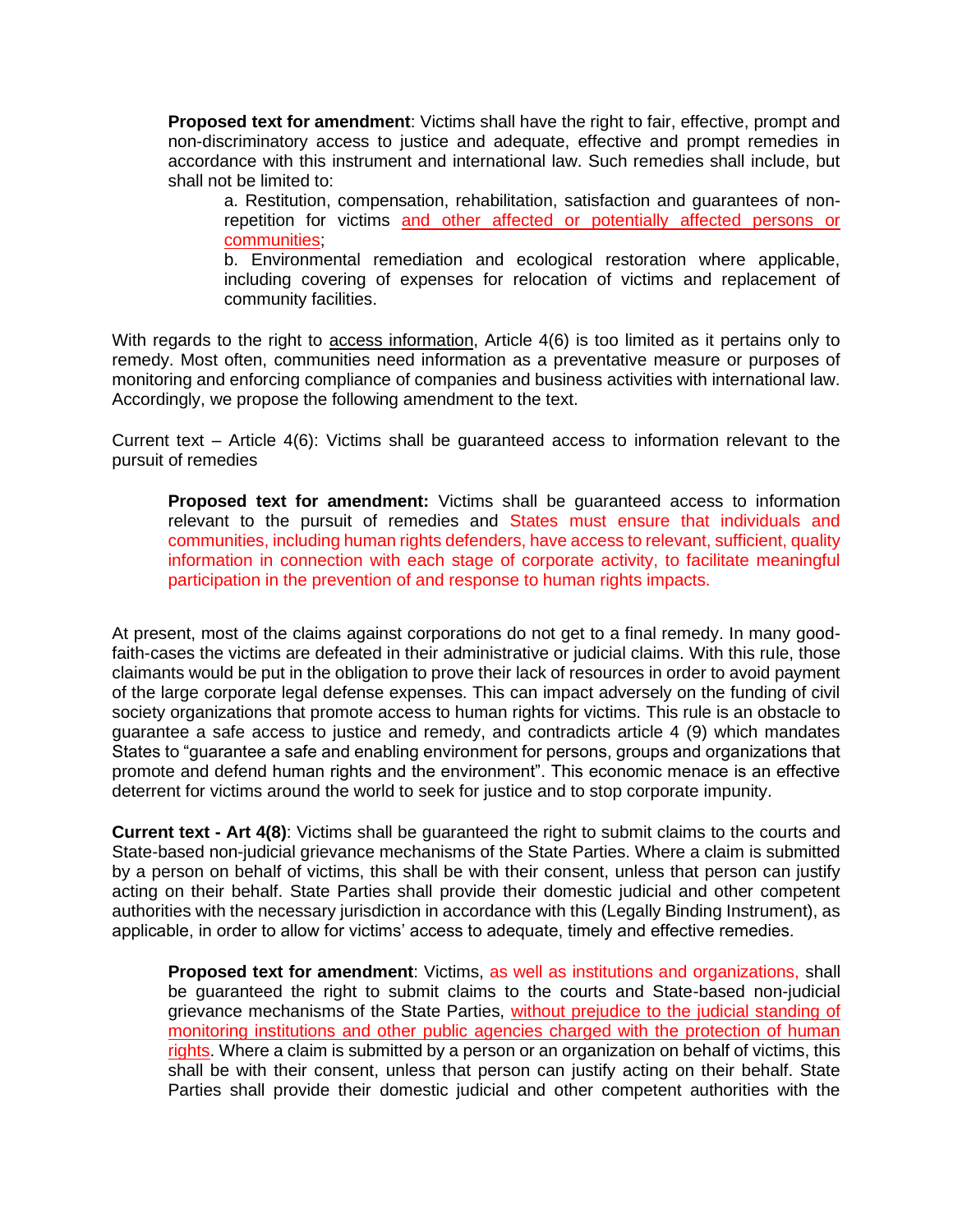necessary jurisdiction in accordance with this (Legally Binding Instrument), as applicable, in order to allow for the victim's access to adequate, timely and effective remedies.

While we appreciate and acknowledge efforts to protect individuals defending human rights in the context of violations or abuses by corporate entities in Article 4(9), this Article should explicitly mention human rights defenders (HRDs) and refer to States' obligation to (a) guarantee in all circumstances, the physical and psychological integrity of all HRDs, including by developing effective protection strategies in consultation with them; (b) protect human rights defenders from any unlawful interference with their privacy and from any form of threat, attack or criminalization; and (c) provide victims and human rights defenders, including women human rights defenders, appropriate access to information at any time in relation to business activities.

**Current text** - Art 4(9): State Parties shall take adequate and effective measures to guarantee a safe and enabling environment for persons, groups and organizations that promote and defend human rights and the environment, so that they are able to act free from threat, restriction and insecurity.

**Proposed text for amendment:** " State Parties shall take adequate and effective measures to fulfil their obligations under international law to protect human rights defenders in adherence to the UN Declaration on Human Rights Defenders, and must create a safe and enabling environment for persons, groups and organizations that promote and defend human rights and the environment, so that they are able to act free from threat, restriction and insecurity.

With the definition of human rights violations and abuses in Article 1 of the revised Draft, the text of a final negotiated Treaty must reflect the protection of victims against both violations and abuse. This must be streamlined throughout the text.

**Current text** - Art 4(12)(e): In no case shall victims that have been granted the appropriate remedy to redress the violation, be required to reimburse any legal expenses of the other party to the claim. In the event that the claim failed to obtain appropriate redress or relief as a remedy, the alleged victim shall not be liable for such reimbursement if such alleged victim demonstrates that such reimbursement cannot be made due to the lack or insufficiency of economic resources on the part of the alleged victim.

**Proposed text for amendment**: In no case shall victims that have been granted the appropriate remedy to redress the violation or abuse, be required to reimburse any legal expenses of the other party to the claim. In the event that the claim failed to obtain appropriate redress or relief as a remedy, the alleged victim shall only be liable for the legal expenses of the other party if it is proved beyond doubt that the claim was reckless and groundless. Under no circumstances shall the alleged victim be charged for legal expenses when there is proven lack or insufficiency of economic resources.

**Current text** - **Art 4(14): "**States Parties shall provide effective mechanisms for the enforcement of remedies for violations of human rights, including…"

**Proposed text for amendment**: **"**States Parties shall provide effective mechanisms for the enforcement of remedies for violations and abuses of human rights, including…"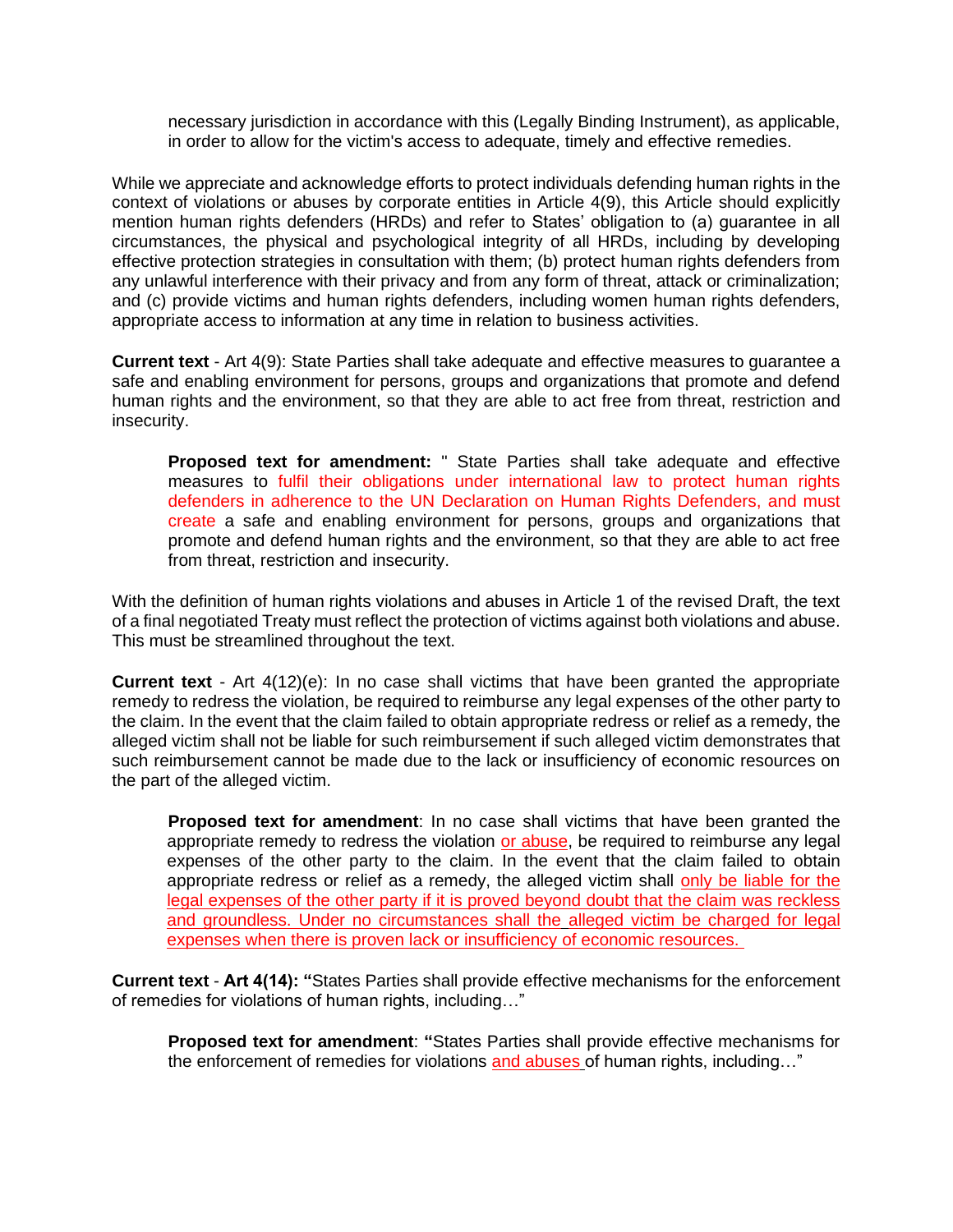In terms of burden of proof, where one of the parties is in a better place to present evidence or there is a structural situation of inequality between the parties in dispute, principles of international law mandate to "soften" the classical rules on the burden of proof. In the case of corporate human rights abuses or violations, there is a hugely asymmetrical relation between the parties, and the alleged perpetrator is, in many cases, in a better position to produce evidence, much more than the alleged victims. Particularly, in the analysis of Article 6 (6) on failure-to-prevent liability, the burden of proof reversal shall be applicable for assessing if the parent company did or did not "sufficiently controls or supervises the relevant activity that caused the harm" or if the company "should foresee or should have foreseen risks of human rights violations or abuses", considering that such assessment may be highly complex and dependent upon information that is not publicly available.

**Current text** - Art 4(16)**:** Subject to domestic law, courts asserting jurisdiction under this (Legally Binding Instrument) may require, where needed, reversal of the burden of proof, for the purpose of fulfilling the victim's access to justice and remedies

**Proposed text for amendment:** Subject to domestic law, Courts asserting jurisdiction under this (Legally Binding Instrument) may require reversal of the burden of proof, for the purpose of fulfilling the victim's access to justice and remedies. This rule shall be especially applicable to assess the liability of natural or legal persons conducting business activities under article 6 (6).

Bringing Articles 4(9) and Article 4(15) closer together could also read better, giving a more complete protection to human rights defenders working to protect and promote rights where corporate activities are involved. The Treaty could also benefit from having Article 4 be retitled to reflect that it addresses the protection of victims and human rights defenders. Otherwise, Articles 4(9) and Articles 4(15) could be separated into a new Article addressing the rights and protection of HRDs. As mentioned previously, there are many gaps that have been addressed in this revised Draft of the Treaty. One of those pertains to the burden of proof and a provision in Article 4(16) to ensure that the burden of proof will not fall on victims of violations or abuses resulting from corporate activities. This is an extremely positive development and must be commended, safeguarded and strengthened.

# **Article 5 – Prevention**

While there are some noted strengths to this Article in the revised Draft, a further refined and comprehensive text must be achieved in order to fill some gaps that are of serious concern. In contrast to last year's zero Draft of the Treaty, this revised Draft fails to emphasize that a failure by companies to fulfil human rights due diligence obligations would result in liability and remedial measures. To that effect, the text of the Treaty must reflect an obligation on the company to respect human rights and conduct human rights due diligence in compliance with legal standards adopted by States in the Treaty. In a previous ESCR-Net [position paper](https://www.escr-net.org/sites/default/files/attachments/tenkeyproposals_final.pdf) on the Treaty, members highlighted that the Treaty must recognize that corporations have legal responsibilities to respect human rights, and as such outline a framework for ensuring these legal responsibilities are observed in practice. This can be done through processes of mandatory human rights due diligence encompassing FPIC principles and environmental protection.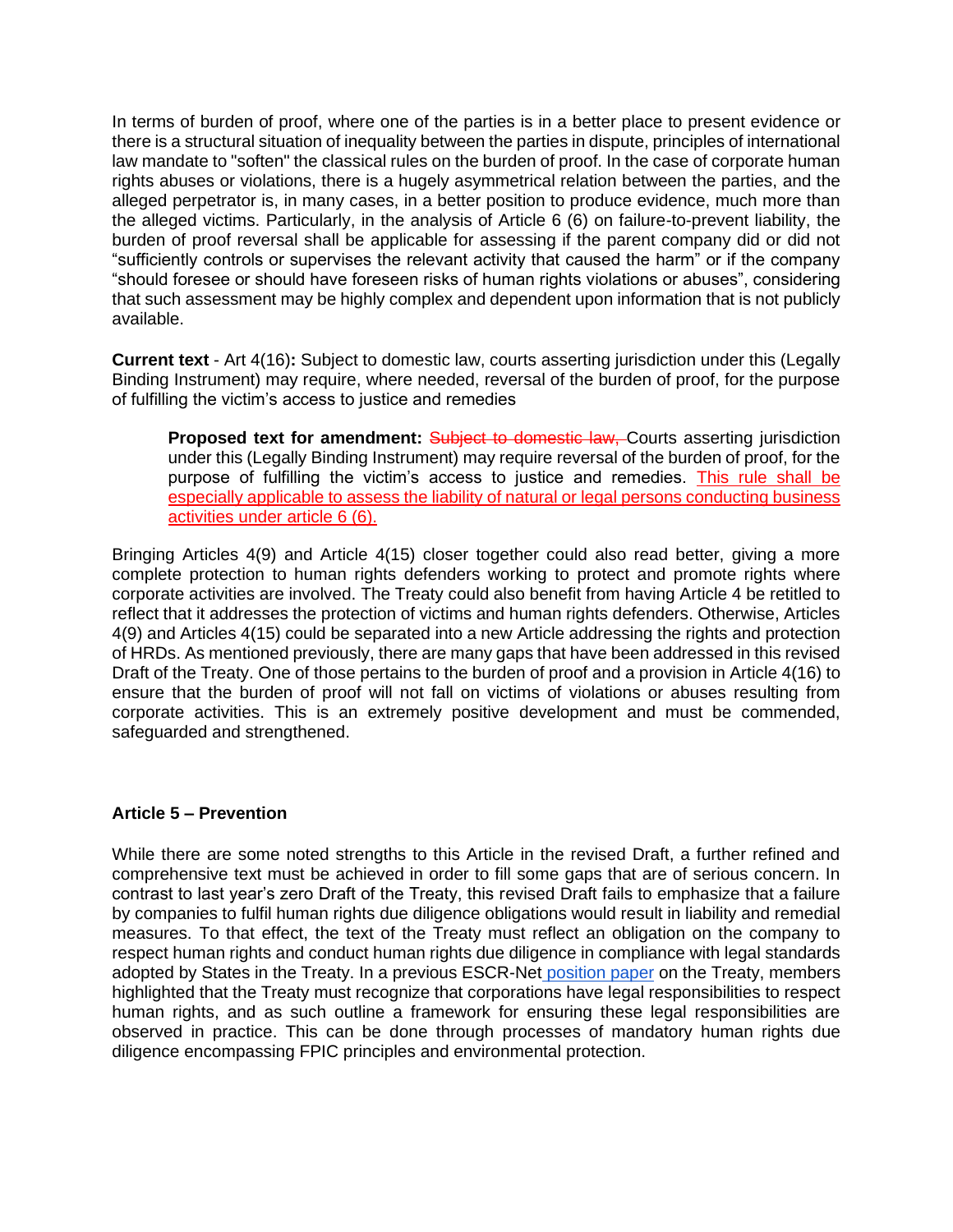The human rights due diligence process must be an outward looking and transparent multistakeholder approach. While Article 5(2) outlines the various elements of human rights due diligence, one fundamental aspect has been left out and needs to be emphasized as an obligation for companies to fulfil – that is with regards to **integration**. Ongoing integration of what is learned by the process of human rights due diligence must reflect human rights and social impact assessments based on unhindered input from the communities affected. This is key to prevention of abuses or violations by corporate entities. It must also be noted that States must be part of this multi-stakeholder human rights impact assessment and due diligence process and therefore an obligation on States to conduct its own human rights impact assessment must be articulated. To follow are several suggestions for supplementary text. In Article 1, the State obligation to prevent abuses and violations of human rights as a result of corporate activity must be articulated. Furthermore, public procurement procedures should be expressly mentioned in the Treaty since States are directly responsible for how companies perform their obligations under such contracts, usually in the name of the State.

Current text – Art 5(1): State Parties shall regulate effectively the activities of business enterprises within their territory or jurisdiction. For this purpose, States shall ensure that their domestic legislation requires all persons conducting business activities, including those of a transnational character, in their territory or jurisdiction, to respect human rights and prevent human rights violations or abuses.

**Proposed text for amendment**: State Parties have an obligation to prevent human rights abuses or violations resulting from activities by business entities and shall therefore regulate the operations and activities of these entities whether in the home or host States. For this purpose, States shall ensure that their domestic legislation and public procurement procedures require all persons conducting business activities, including those of a transnational character, in their territory or jurisdiction, to respect human rights and the environment and prevent human rights violations and abuses.

As highlighted in the zero Draft of the Treaty, corporations must be held liable for failing to conduct human rights due diligence. We regret that this was removed from the revised Draft and urge an inclusion of this liability in the Treaty – proposed language to follow.

**Proposed text to add as Article 5 (2) bis**: States shall require that business enterprises shall be held liable for failing to conduct human rights due diligence and impact assessment as articulated in this Article.

To follow, we suggest the following amendments to ensure the meaningful participation of all stakeholders in the assessment of any actual or potential human rights violations or abuses that may arise from business activities or from their contractual relationships.

Current text – Art 5 (2)(a): Identify and assess any actual or potential human rights violations or abuses that may arise from their own business activities, or from their contractual relationships;

**Proposed text for amendment**: Identify and assess with the meaningful participation of affected communities, ombudspersons, human rights defenders, credible independent experts and others any actual or potential human rights abuses or environmental harm that may arise from business activities, or from their business relationships – whether contractual or not.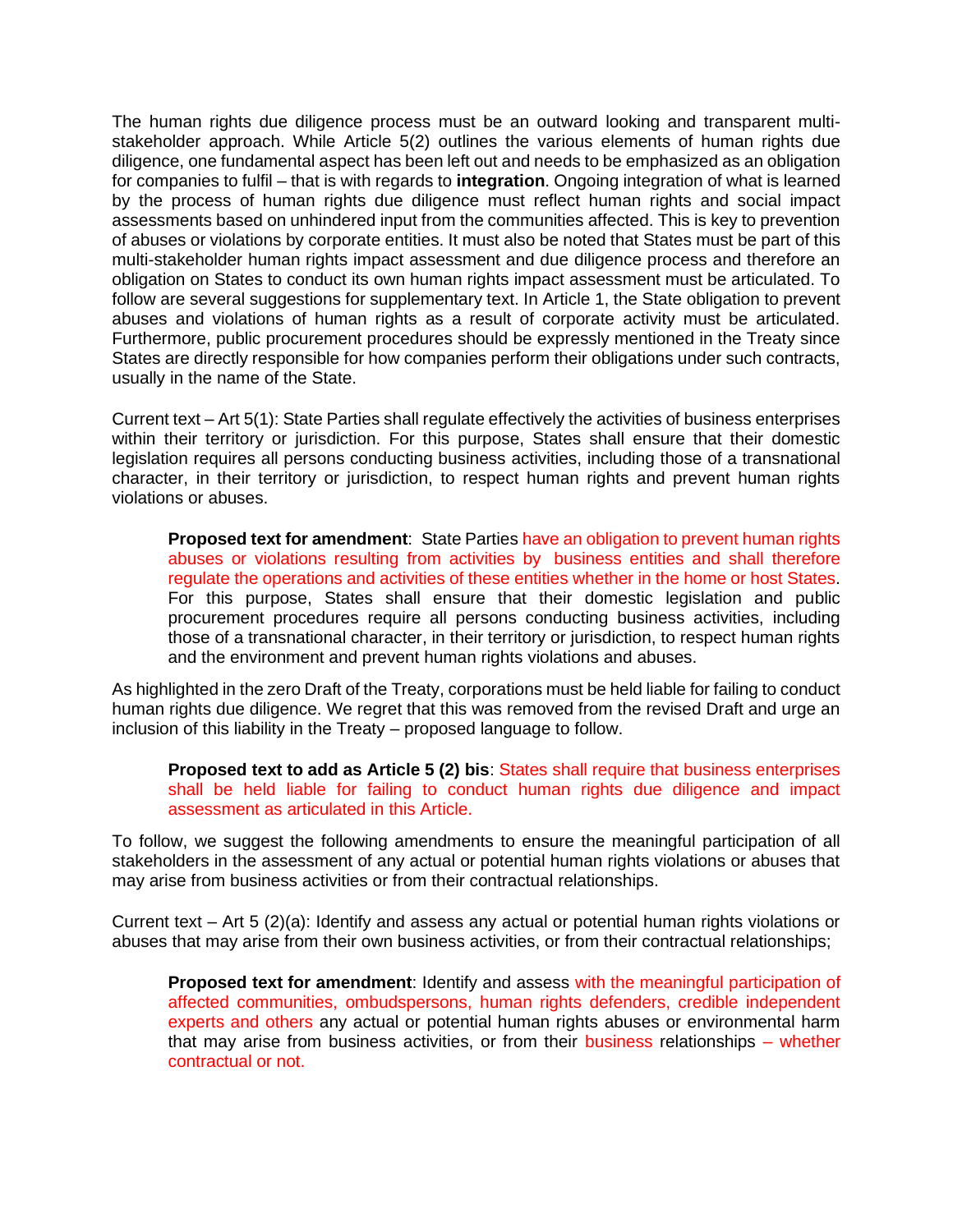In Article 5 (2)(b), it should be clearer that parent companies will have a prevention responsibility regarding companies in its supply chain or subsidiaries that fall under its control even if there are no direct contracts between these companies. Accordingly, the following amendment is suggested.

**Current text** – Art 5(2)(b): Take appropriate actions to prevent human rights violations or abuses in the context of its business activities, including those under their contractual relationships;

**Proposed text for amendment**: Take appropriate actions to prevent human rights abuses, including environmental harm, in the context of its business activities and business relationships, including those by companies in their supply / value chain or those in any form of business relationship with the parent company – whether contractual or not.

**Current text** - Art 5(2)(c): Monitor human rights impact of their business activities, including those under their contractual relationships;

**Proposed text for amendment:** Monitor human rights and environmental impact of their business activities and business relationships, including those under their contractual relationships;

**Current text** - Art 5(2)(d): Communicate to stakeholders and account for the policies and measures adopted to identify, assess, prevent and monitor any actual or potential human rights violations or abuses that may arise from their activities, or from those under their contractual relationships.

Proposed text for amendment: Report publicly Communicate to stakeholders and account for the policies and measures adopted to identify, assess, prevent and monitor any actual or potential human rights violations or abuses and environmental harm that may arise from their activities, or from those under their business contractual relationships.

To address integration and the obligation of companies to put into practice the human rights due diligence and impact assessments, we propose adding the following provision to Article 5(2).

**Proposed text to add as Article 5 (2)(e)**: Integrate outcomes of human rights due diligence and independent impact assessments in periodic public reports to avoid risks of abusing or violating human rights of individuals and/or communities, and maximize on the improvement of the quality of life and conditions of individuals and communities as expressly articulated in their feedback to business plans.

The key external participation and supervision by ombudspersons, human rights defenders, credible independent experts and others of human rights impact assessments and other elements of human rights due diligence must also be articulated separately as a key provision to this mandatory requirement to prevent human rights violations. To that effect we recommend the following amendment to the text.

When addressing human rights, environmental and social impact assessments specifically it must be clearly articulated that companies as well as States have an obligation to conduct these impact assessments with a view to publishing them at the supervision of the State. This could be through an independent ombudsman office investigating incidents where corporate entities fail this obligation - the office could request the State then to interfere and prosecute the corporation.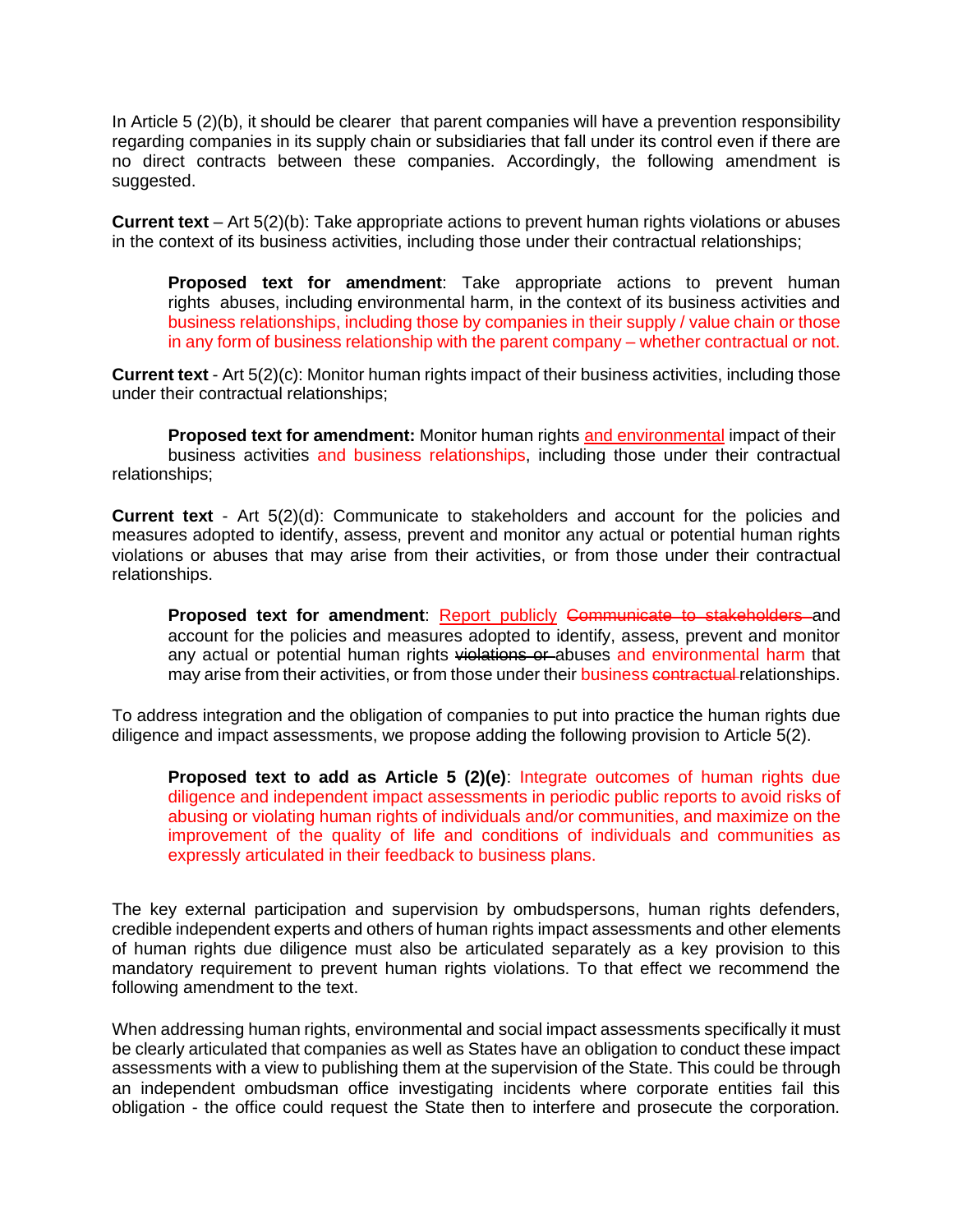There would need to be consequences where there is failure to comply with obligations. As such, a clear text calling for mandatory human rights and social impact assessments is necessary and must be carried out in different formats to encompass environment, gender, and human rights impact assessments, and assessments of impact when operating in situations of conflict. It must also be clear that these impact assessments must be carried out to cover all business relations whether contractual or not. *For example, if a company is receiving supplies from occupied territories, it must ensure in its impact assessment to determine whether those supplies are tied to human rights violations or abuses.* Accordingly, we suggest the following alteration to the text.

**Proposed text to add as Article 5(7)bis**: Companies have an obligation to (1) undertake environmental, gender, labour, social and human rights prior and post impact assessments as mandatory due diligence in relation to its activities and those of its business relationships, (2) publish these assessments, (3) integrate the results of such assessments into relevant internal functions and processes, and taking appropriate actions.

The revised Draft of the Treaty has integrated further groups to be consulted in efforts to prevent violations or abuses by corporate entities. These groups have been identified to be at heightened risk of human rights abuses or violations and now included in the revised Article 3(b) of the text migrants, refugees, internally displaced persons and protected populations under occupation or conflict areas. In addition, this provision should also refer to the LGBTQ+ community that in many States still requires further protection as a group that is regularly targeted and subject to attacks.

In this same provision, the current language to ensure protection indigenous peoples against human rights violations and abuses by business activity through consultation undermines their ability to prevent such violations or abuses against their people and land. The current text requires that these communities only be consulted on projects that could harm them. In this case, if an indigenous community opposes a business project following consultations, there is no requirement for companies to ensure their consent. This strips indigenous peoples of their inherent right to self-determination and to decide what happens to their lands and natural resources. The language on consultation as it currently stands in the revised Draft undercuts the business and human rights project, it also defies pre-established language adopted by UN member States in the UN Declaration on the Rights of Indigenous Peoples which stipulates under Article 5 (3)(b) of the Declaration that indigenous peoples have a right to "Free, Prior and Informed Consent".

To further strengthen the protection of indigenous communities, the text of the Treaty must also reflect that this consent must be periodic. Essentially, business entities must inform communities of detailed activities that might occur on their land and the consent of these communities, without any form capture by the company of their decision-making processes, must precede any activity to take place on that land. More-ever, if at any point in a consensual business project, plans for operations change – those must also be consented. In the case that business enterprises receive not consent to go ahead with their projects in lands that are inhabited by indigenous communities, then an independent juridical body may interfere to reach a consensual agreement between the communities and the companies involved. To this effect the following added language is suggested to Article 3(b).

Current text – Article 3(b): Carrying out meaningful consultations with groups whose human rights can potentially be affected by the business activities, and with other relevant stakeholders, through appropriate procedures including through their representative institutions, while giving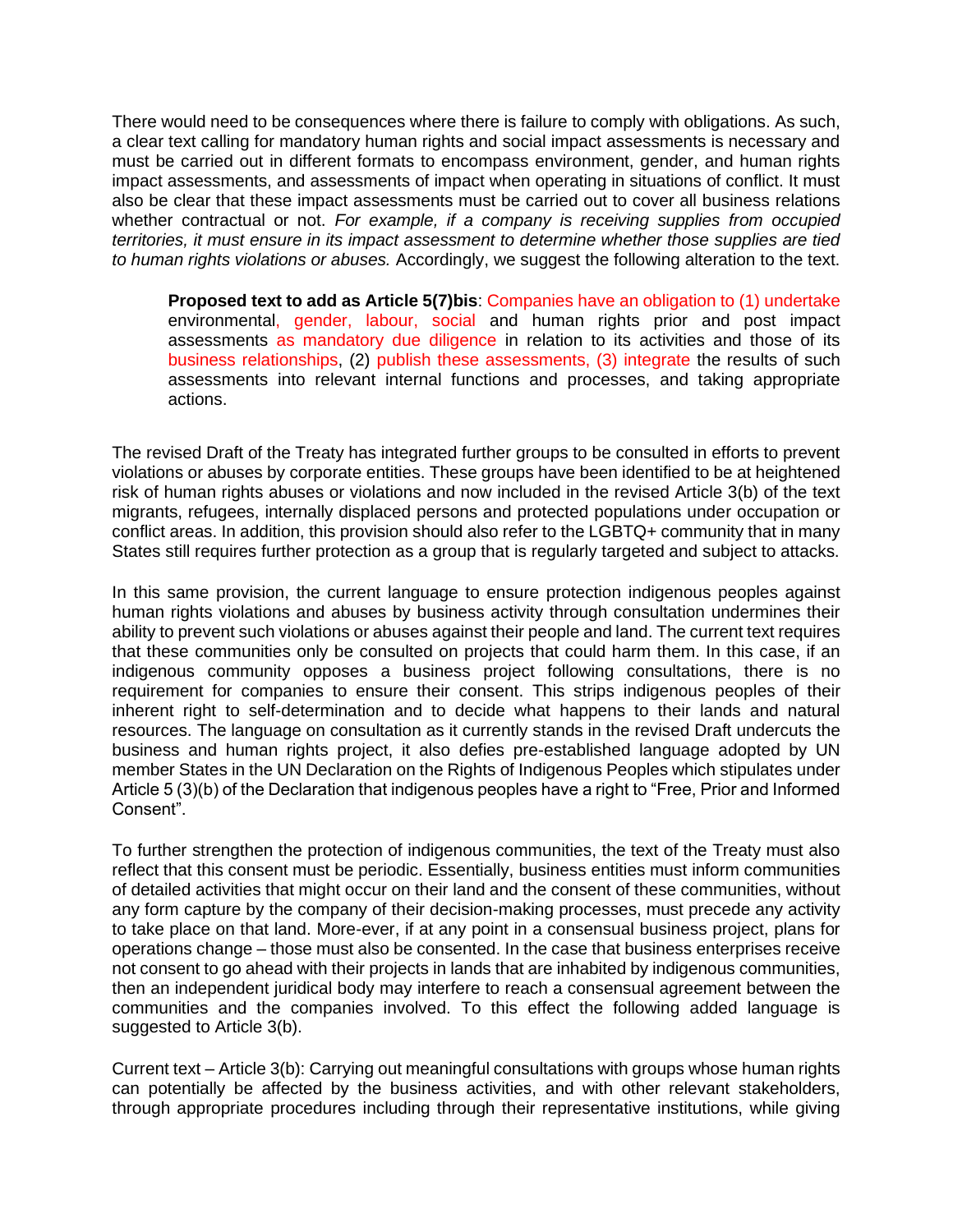special attention to those facing heightened risks of violations of human rights within the context of business activities, such as women, children, persons with disabilities, indigenous peoples, migrants, refugees, internally displaced persons and protected populations under occupation or conflict areas. Consultations with indigenous peoples will be undertaken in accordance with the internationally agreed standards of free, prior and informed consultations, as applicable.

**Proposed text for amendment**: Carrying out meaningful consultations with groups whose human rights and environmental rights can potentially be affected by the business activities, and with other relevant stakeholders, through appropriate procedures including through their representative institutions, while giving special attention to those facing heightened risks of violations of human rights within the context of business activities and business relations, such as women, children, members of the LGBTQ+ community, persons with disabilities, indigenous peoples, migrants, refugees, internally displaced persons and protected populations under occupation or conflict areas. Consultations with indigenous peoples will be undertaken to obtain their free, prior and informed consent in accordance with the international human rights standards, particularly the UN Declaration on the Rights of Indigenous Peoples. Business activities must not go forward without the continuous consent of affected communities. Consent must be continuously attained at every stage of business activity and in correspondence to change in business plans.

The Treaty must incorporate language that will reduce barriers to ensuring parent companies and TNCs remain liable to the actions of companies in their value chain even if that relationship is not bound by a contractual obligation. To that effect, we suggest the following amendment to Article  $5(3)(d)$ .

Current text – Article 5(3)(d): Integrating human rights due diligence requirements in contractual relationships which involve business activities of a transnational character, including through financial contributions where needed.

**Proposed text for amendment**: Integrating human rights, social and environmental due diligence requirements in business relationships which involve business activities specifically when they are of a transnational character, including through financial contributions where needed.

To ensure prevention of human rights abuses and violations by corporate activities in conflictaffected areas, mandatory enhanced due diligence is necessary and must include a requirement not to pursue or start operations in certain situations in which no due diligence assessment can guarantee that there will not be complicity or contribution to violations. It is important also to introduce more urgent and immediate preventive measures, divestment and disengagement policies, to avoid corporate involvement in and/or contribution to human rights violations in their activities and relationships. To that effect, we suggest the following language amendments to Article (5)(3)(e).

Current text – Article (5)(3)(e): Adopting and implementing enhanced human rights due diligence measures to prevent human rights violations or abuses in occupied or conflict-affected areas, arising from business activities, or from contractual relationships, including with respect to their products and services;

**Proposed text for amendment**: Adopting and implementing enhanced human rights and environmental due diligence, and urgent and immediate preventive measures, including divestment and disengagement policies, to avoid corporate involvement in or contribution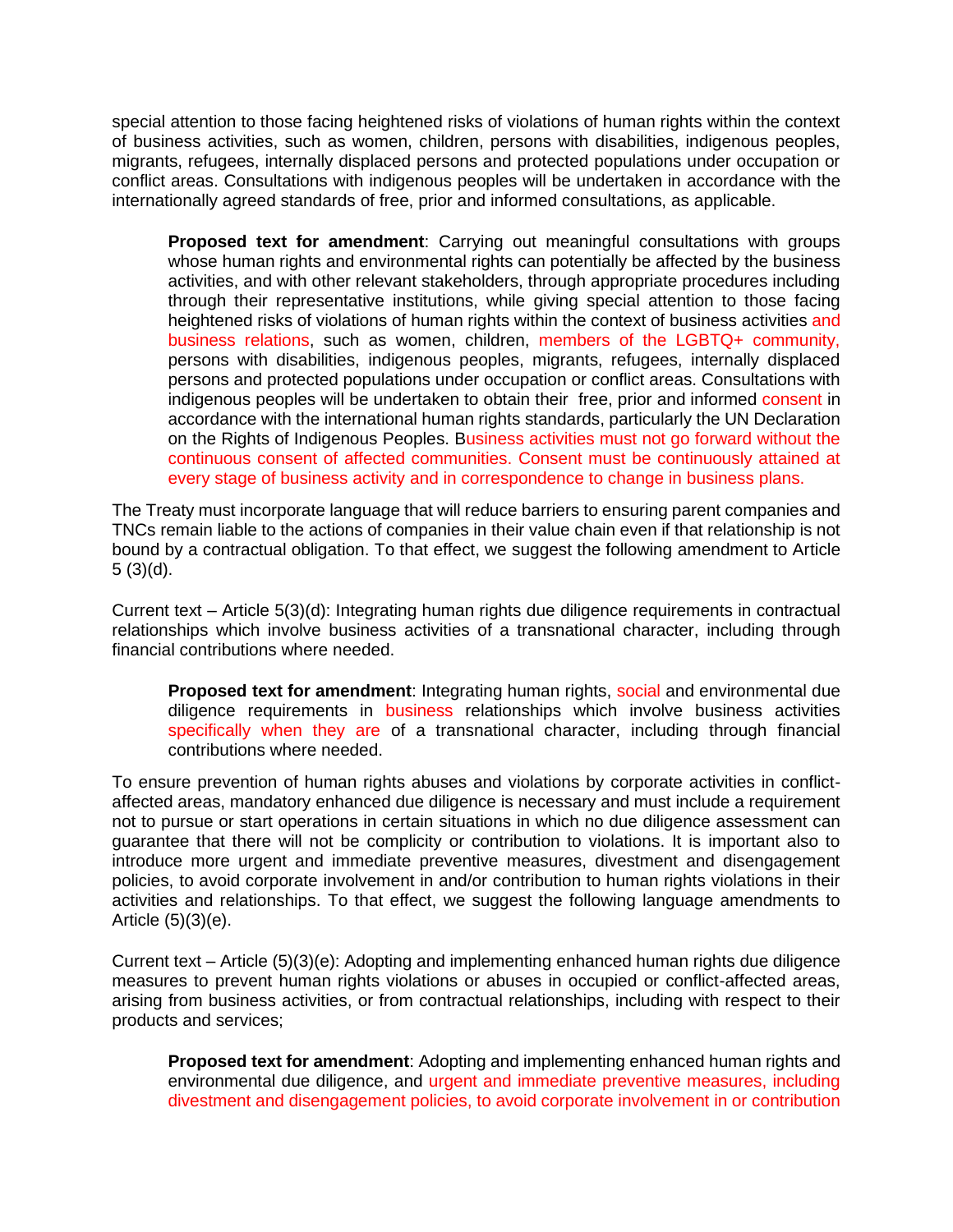to human rights abuses in their activities and relationships, as well as measures to prevent human rights violations or abuses in occupied or conflict-affected areas, arising from business activities, or from contractual business relationships across the value chain, including with respect to their products and services; companies must further not to pursue or start operations in certain situations in which no due diligence assessment can guarantee that there will not be complicity or contribution to violations.

It is important to reiterate as mentioned above that throughout the text of the revised draft Treaty, Environmental harm should be incorporated in an autonomous manner to human rights; otherwise, complainants will always have to prove the nexus between environmental damage and a human rights abuse or violation.

Current text - Art 5(4): State Parties shall ensure that effective national procedures are in place to ensure compliance with the obligations laid down under this Article, taking into consideration the potential impact on human rights resulting from the size, nature, context of and risk associated with the business activities, including those of transnational character, and that those procedures are available to all natural and legal persons having a legitimate interest, in accordance with domestic law.

**Proposed text for amendment:** State Parties shall ensure that effective national procedures are in place to ensure compliance with the obligations laid down under this Article, taking into consideration the potential impact on human rights and the environment resulting from the size, nature, context of and risk associated with the business activities, including those of transnational character, and that those procedures are available to all natural and legal persons having a legitimate interest, in accordance with domestic law.

On corporate capture, the Treaty must adopt stronger safeguards against corporate capture (undue corporate influence). It is fundamental to protect the integrity of the policymaking space, its participants, and outcomes from the interests of these corporations—including any potential, perceived, or actual conflicts of interest. It is imperative to develop good governance measures that safeguard against corporate political interference at the national, international, and intergovernmental levels, whether in the current discussions that pertain to the Treaty's content, negotiations, or implementation. To that effect, we propose the following amended language to be incorporated in Article 5(5) of the Treaty.

Current text – Article 5(5): In setting and implementing their public policies with respect to the implementation of this (Legally Binding Instrument), State Parties shall act to protect these policies from commercial and other vested interests of persons conducting business activities, including those of transnational character, in accordance with domestic law.

**Proposed text for amendment**: In setting and implementing their public policies with respect to the implementation of this [binding Treaty on TNCs and other business enterprises], State Parties shall act to protect these policies, policymaking processes and government bodies from commercial and other vested interests of transnational corporations and other business enterprises.

The Draft Treaty should also clarify the obligation of the State to respect, protect, and fulfil human rights when it itself acts as an economic actor - directly or in conjunction with non-State actors - in the context of business activities.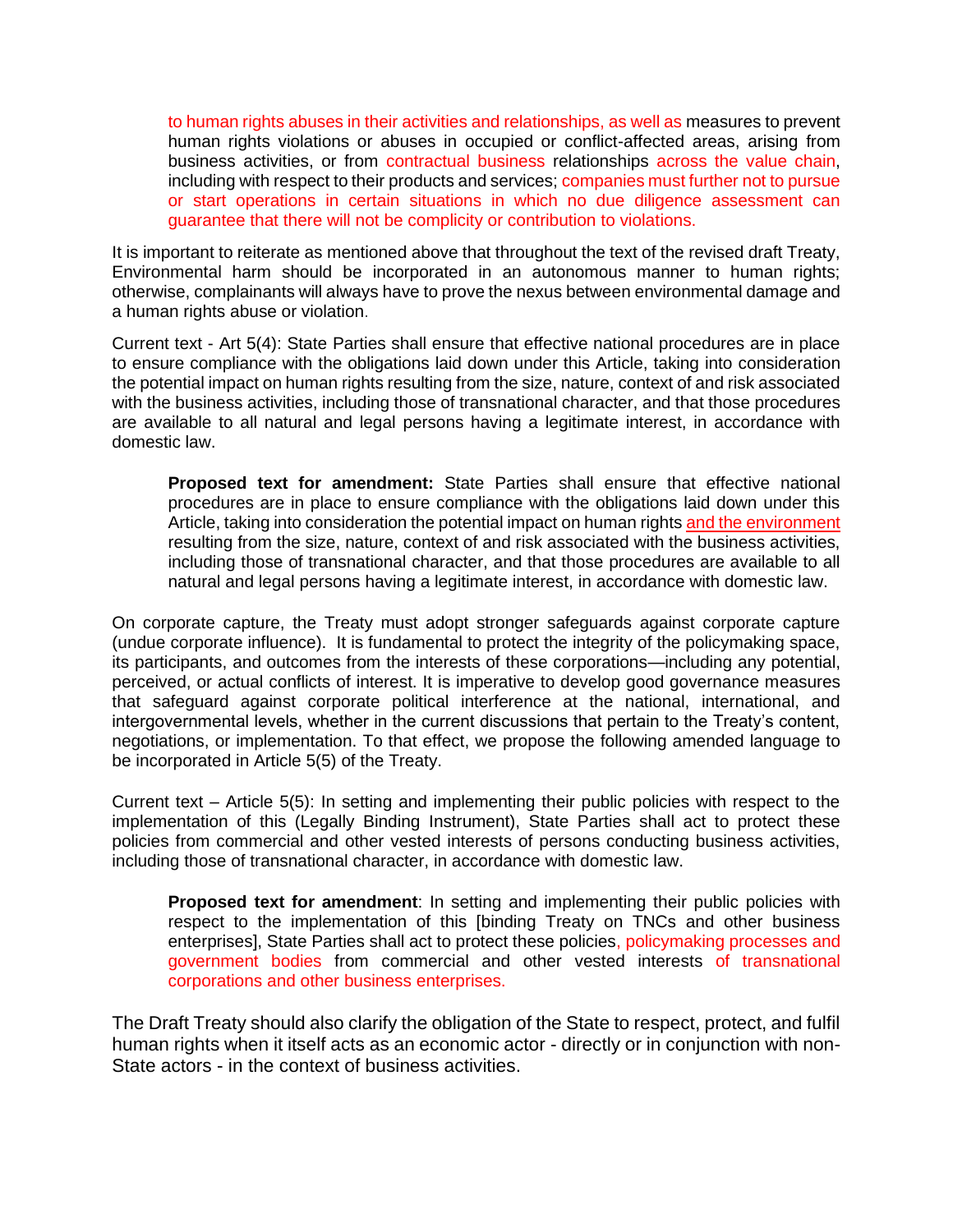Business-related human rights violations and abuses linked to actions by States as economic actors have been documented in a variety of sectors and countries, including in the extractive sector,, agribusiness, in the arms industry,, and in the infrastructure sector. These violations and abuses occur through various mechanisms of direct State involvement and support to non-State actors. For example, States may violate their obligation to respect or to protect in connection with:

- Activities of State-owned enterprises (which are owned by the State or under its control). State-owned enterprises are active in a wide range of sectors, including in energy, infrastructure, public utilities, finance and are increasingly operating globally.
- when they engage in contracts or commercial activities with companies (e.g. public-private partnerships, public procurement, privatisation of services, investment through a sovereign wealth fund), and with other States (as a member of multilateral institutions that deal with business-related issues, as well as when entering into trade and investment agreements).

States must take additional steps and exercise a higher standard of care to prevent and protect from abuses and violations related to State-owned enterprises or in areas where the State is an economic actor. For instance, the Committee on the Rights of the Child has considered that: "States should lead by example, requiring all State-owned enterprises to undertake child-rights due diligence and to publicly communicate their reports on their impact on children's rights, including regular reporting. States should make public support and services, such as those provided by an export credit agency, development finance and investment insurance conditional on businesses carrying out child-rights due diligence".

In addition, domestic laws and policies can support and shape business activities, such as through granting of authorisations for business activities and financial or trade support. States must uphold their human obligations and ensure policy coherence with such obligations in all areas where State-based institutions come into contact with, support, or shape business activity.

Proposed text to add as Article 5(6)bis: States Parties shall take all necessary additional steps, including through human rights impact assessments, to respect and protect against human rights in the context of business activities that the State Party is engaged in, supports, or shapes. This includes but is not limited to enterprises State ownership or control in business activities, State engagement in business activities with companies or other States, State regulatory oversight, or political or financial support.

In small and medium sized enterprises (SMEs), it is usually much simpler to "pierce the corporate veil" in attributing responsibility for those committing human rights abuses and violations. It is true that some measures in this Treaty may burden smaller sized enterprises, however, given that their size is smaller, reporting and mandatory human rights due diligence and impact assessments will also be less burdensome. While the State might provide some measures to facilitate these processes further for SMEs, providing "incentives" is unclear. Providing incentives could cause additional burdens on the State and it could also undermine the process of ensuring corporate responsibility of its own actions. Accordingly, we propose the following amendments to Article 5(6).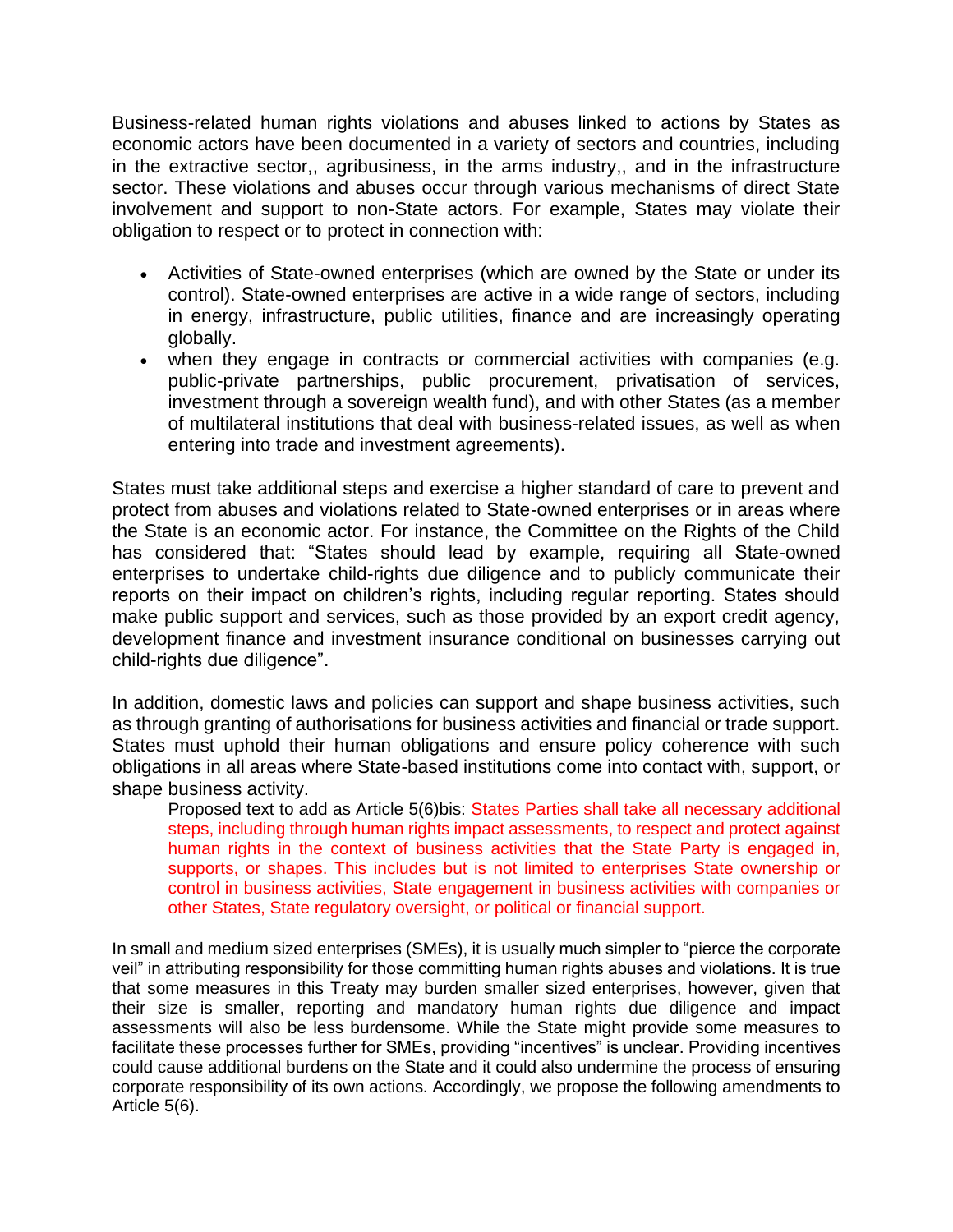Current text – Article 5(6): States Parties may provide incentives and other measures to facilitate compliance with requirements under this Article by small and medium sized undertakings conducting business activities to avoid causing undue additional burdens.

**Proposed text for amendment**: State Parties may provide measures to facilitate compliance with requirements under this Article by small and medium sized enterprises conducting business activities to avoid causing undue additional burdens.

Seeing as TNCs are usually based in different countries in order to reduce their payment of taxes, this generates a significant reduction of the resources of the State parties. Many UN bodies, such as the ESCR Committee, link tax avoidance as a practice that violates human rights (see ESCR Committee General Comment  $N^{\circ}$  24). To that end, it is important that States are obliged to face the following practice.

**Proposed text** to add as - Art 5(7)bis: State Parties should prevent business companies from evading tax payments. Particularly, to combat abusive tax practices of TNCs, States must face transfer pricing practices and intensify international cooperation in tax matters.

# **Article 6 – Legal Liability**

In order to ensure the legal liability of companies in both home and host States, the Treaty must clearly articulate this Article. This Article must also address several doctrines of international law that might undermine efforts to seek legal liability such as *forum non conveniens* (power to dismiss a case where another forum may more conveniently hear the case) and the corporate veil doctrine, which are legal concepts frequently used to avoid liability and other forms of responsibility of "parent companies" and shareholders of transnational enterprises involved in human rights violations. To that effect, there are several language proposals to follow encouraging a stronger Article on legal liability. While Article 6(1), provides a clearer provision on legal liability than the zero Draft, there are still some ambiguities that must be addressed, including the reference to comprehensive and adequate system of liability.

Current text – Art 6(1): State Parties shall ensure that their domestic law provides for a comprehensive and adequate system of legal liability for human rights violations or abuses in the context of business activities, including those of transnational character.

**Proposed text for amendment**: State Parties shall ensure that their domestic law, in accordance with this Treaty and international law, provides for a comprehensive and adequate system of criminal, civil, and administrative legal liability of both natural and legal persons for committing or contributing to human rights violations or abuses and environmental harm in the context of business activities and business relationships, including those of transnational character at home or host State.

In order to ensure direct liability of companies in the implementation of the Treaty, there must be a provision outlining this liability. The following proposed provision attempts to illustrate how to incorporate such language through Article 6 (3) bis.

**Proposed text to add as Article 6 (3) bis**: Corporations are liable for human rights abuses that cause harm to third parties when the former controls or supervises the relevant activity that caused the harm, or should foresee or should have foreseen risks of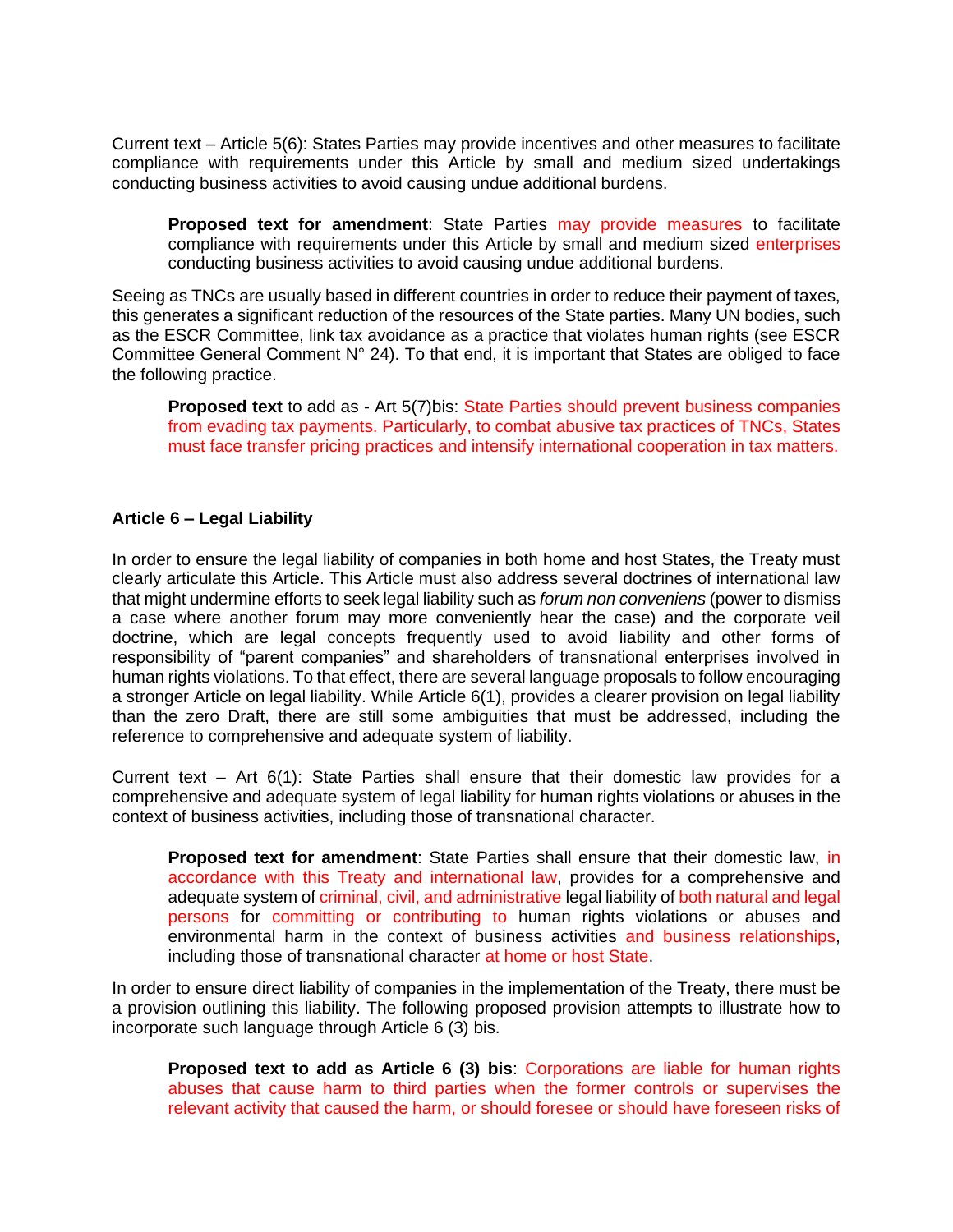human rights violations or abuses in the conduct of business activities, including those of transnational character, regardless of where the activity takes place.

Any reparations provided to victims must be comprehensive as such we propose the following amendment to Art 6(4).

Current text - Art 6(4): States Parties shall adopt legal and other measures necessary to ensure that their domestic jurisdiction provides for effective, proportionate, and dissuasive sanctions and reparations to the benefit of the victims where business activities, including those of transnational character, have caused harm to victims.

**Proposed text for amendment**: States Parties shall adopt legal and other measures necessary to ensure that their domestic jurisdiction provides for effective, proportionate, and dissuasive sanctions and comprehensive reparations to the benefit of the victims where business activities, including those of transnational character, have caused harm to victims.

To be more coherent throughout the text of the Treaty and in consistency with amendments suggesting that the reference to contractual relationship be replaced with business relationships, we propose the following amendment to Article 6 (6).

Current text – Art 6(6): States Parties shall ensure that their domestic legislation provides for the liability of natural or legal persons conducting business activities, including those of transnational character, for its failure to prevent another natural or legal person with whom it has a contractual relationships, from causing harm to third parties when the former sufficiently controls or supervises the relevant activity that caused the harm, or should foresee or should have foreseen risks of human rights violations or abuses in the conduct of business activities, including those of transnational character, regardless of where the activity takes place.

**Proposed amendment to Article 6(6) in relation to company liability**: "States Parties shall ensure that their domestic legislation provides for the liability of natural or legal persons conducting business activities, including those of transnational character, for its failure to prevent another natural or legal person with whom it has a business relationship, from causing harm to third parties or the environment when the former sufficiently controls or supervises the relevant activity that caused the harm, or should foresee or should have foreseen risks of human rights violations or abuses in the conduct of business activities or as a consequence of their business relations, including those of transnational character, regardless of where the activity takes place".

**Proposed text for amendment**: or should foresee or should have foreseen risks of human rights violations or abuses in the conduct of business activities, including those of transnational character, regardless of where the activity takes place.

In Article 6(7), the language can be made stronger by ensuring that access to justice cannot be hampered by any stakeholder involved when facing either criminal, civil, or administrative liability. In addition, the inclusion of a reference to domestic law twice in this provision weakens the Article as a whole making it redundant. To that effect, we propose the following amendments.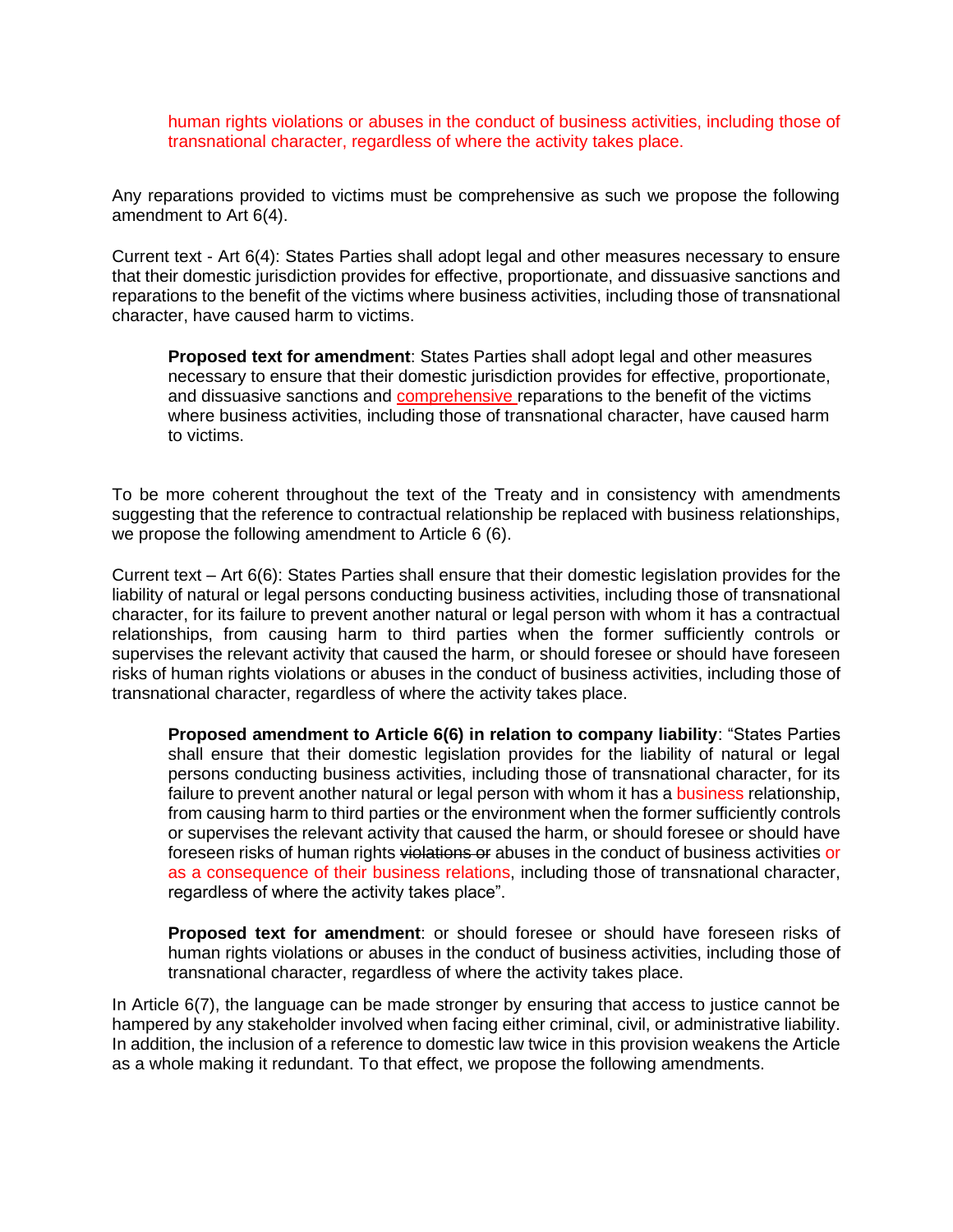Current text – Article 6 (7): Subject to their domestic law, State Parties shall ensure that their domestic legislation provides for criminal, civil, or administrative liability of legal persons for the following criminal offences…

**Proposed text for amendment**: State Parties shall ensure that their domestic legislation provides for criminal, civil, and administrative liability or its equivalent of legal persons for the following criminal offences…

The reference to specific criminal offenses in Article 6.7 could be interpreted narrowly, to indicate that other offenses do not require a comprehensive system of liability, such as the violation of economic, social, and cultural rights. In addition, the specific list of offenses could be interpreted to suggest that no other offenses should be met with criminal liability under domestic law. Therefore, it is important that the Treaty clarifies the necessity of imposing liability for a broader range of human rights violations and that states should continue, jointly and individually, to develop criminal liability beyond the specific offenses that are listed. As such, we propose the following amendment to Article 6(9).

Current text - Article 6(9): State Parties shall provide measures under domestic law to establish legal liability for natural or legal persons conducting business activities, including those of a transnational character, for acts that constitute attempt, participation or complicity in a criminal offence in accordance with Article 6 (7) and criminal offences as defined by their domestic law.

**Proposed text for amendment (to be added to 6.9)**: State Parties shall also provide measures under domestic law to establish administrative and civil legal liability for acts that are not considered criminal offenses. State Parties shall also develop their criminal liability to include acts that go beyond traditional criminal offenses to include serious violations of a broader range of human rights, including economic, social, and cultural rights.

It is important to include in Article 6 (or reinclude from the zero Draft) that States should incorporate or otherwise implement within their domestic law appropriate measures for universal jurisdiction for human rights violations and internationally recognized crimes mentioned in the preceding. This was mentioned in the zero Draft and can be reintroduced as it was Drafted last year in Article 6 (9) bis.

**Proposed text to reinclude as Article 6 (10) bis:** Where applicable under international law, States shall incorporate or otherwise implement within their domestic law appropriate provisions for universal jurisdiction over human rights violations that amount to international crimes.

#### **Article 7 – Adjudicative Jurisdiction**

The revised Draft Treaty does not adequately address States' extraterritorial obligations (ETOs). It even backtracked on language in the zero Draft that mentions the obligation to provide remedies and to comply with due diligence duties in both home and host states of offending companies. A failure to ensure States' ETOs would undermine the purpose of this Treaty and mandate to look at the actions of TNCs. First, States must take necessary measures to ensure that TNCs which they are in a position to regulate do not nullify or impair the enjoyment of human rights in any other State – this is covered by Article 5(1) on prevention. Second, States must ensure the availability of effective mechanisms to provide for accountability in the discharge of their ETOs,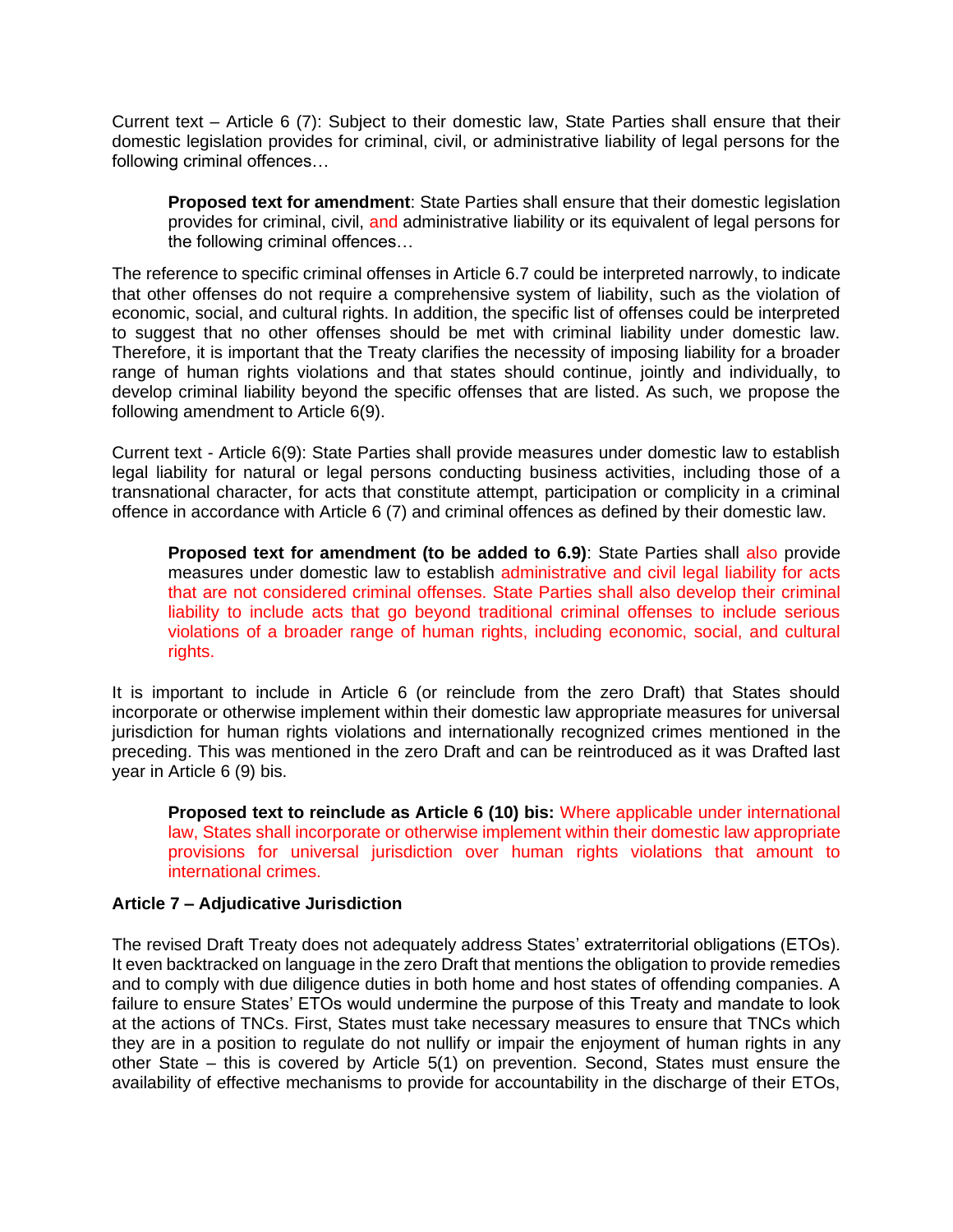extending to the ability of persons whose human rights are impaired by a TNC in a host State to enjoy the right to a prompt, accessible and effective remedy in the TNC's home State.

There is little clarity on some Adjudicative Jurisdiction issues that are very important to guarantee an effective remedy. There is no clarity whether the options given by article 7.1 is for the claimants, the defendants or whoever, and the revised Draft does not foresee a *forum necessitatis* clause, nor regulates the *forum non conveniens* exception. The Sofia Guiding Principles on best practices on human rights civil litigation approved in the 75th Conference of the International Law Association held in Sofia, Bulgaria, 26 to 30 August 2012 has some useful proposals.

**Current text art. 7 (1):** Jurisdiction with respect to claims brought by victims, independently of their nationality or place of domicile, arising from acts or omissions that result in violations of human rights covered under this (Legally Binding Instrument), shall vest in the courts of the State where:

**Proposed text for amendment:** Jurisdiction with respect to claims brought by victims, independently of their nationality or place of domicile, arising from acts or omissions that result in **abuses or** violations of human rights covered under this (Legally Binding Instrument), shall, upon the claimant choice, vest in the courts of the State where:...

This Article must also further detail how it will address the issue of *forum non conveniens* (power to dismiss a case where another forum may more conveniently hear the case) as well as the corporate veil doctrine – both are legal tools frequently used to avoid liability and other forms of responsibility of "parent companies" and shareholders of transnational enterprises involved in human rights violations. The Treaty should further provide for specific provisions, encouraging *forum necessitatis*, especially for cases relating to corporate abuse in conflict-affected settings and situations of occupation where access to remedy and justice are often deliberately hindered and denied. If no court is able to found able to hear a case where corporate violations or abuse is ongoing, a court of any member State to the Treaty should be able to hear the case even if it does not fulfil the criteria set with regards to jurisdiction. To address these issues, the following text is a suggested addition to Article 7.

**Proposed text to add as Article 7 (3) bis:** Where victims find that in complex cases, no court is able to adjudicate where violations or abuses by corporate entities may have occurred, *forum necessitatis* may be applied; in contrast and knowing that in regular cases more than one case will be able to adjudicate cases, the doctrine of *forum non conveniens*  will not be allowed to be instituted.

**Proposed text to add as article 7 (4)bis:** In order to avert a denial of justice when no other court is available or the claimant cannot reasonably be expected to have access to justice or access to remedy, the courts of any State with a connection to the dispute shall have jurisdiction. This connection may consist in the presence of the claimant in a State Party's territory; the claimant or defendant's nationality; the existence of assets of the defendant under a State Party's jurisdiction; the defendant's activity in a State party or any analogous circumstance.

**Proposed text to add as article 7 (5)bis:** A court shall not decline its jurisdiction to hear a case on the basis that there is another Court that also has jurisdiction, in accordance with the adjudicative jurisdiction criteria contained in article 7 (1).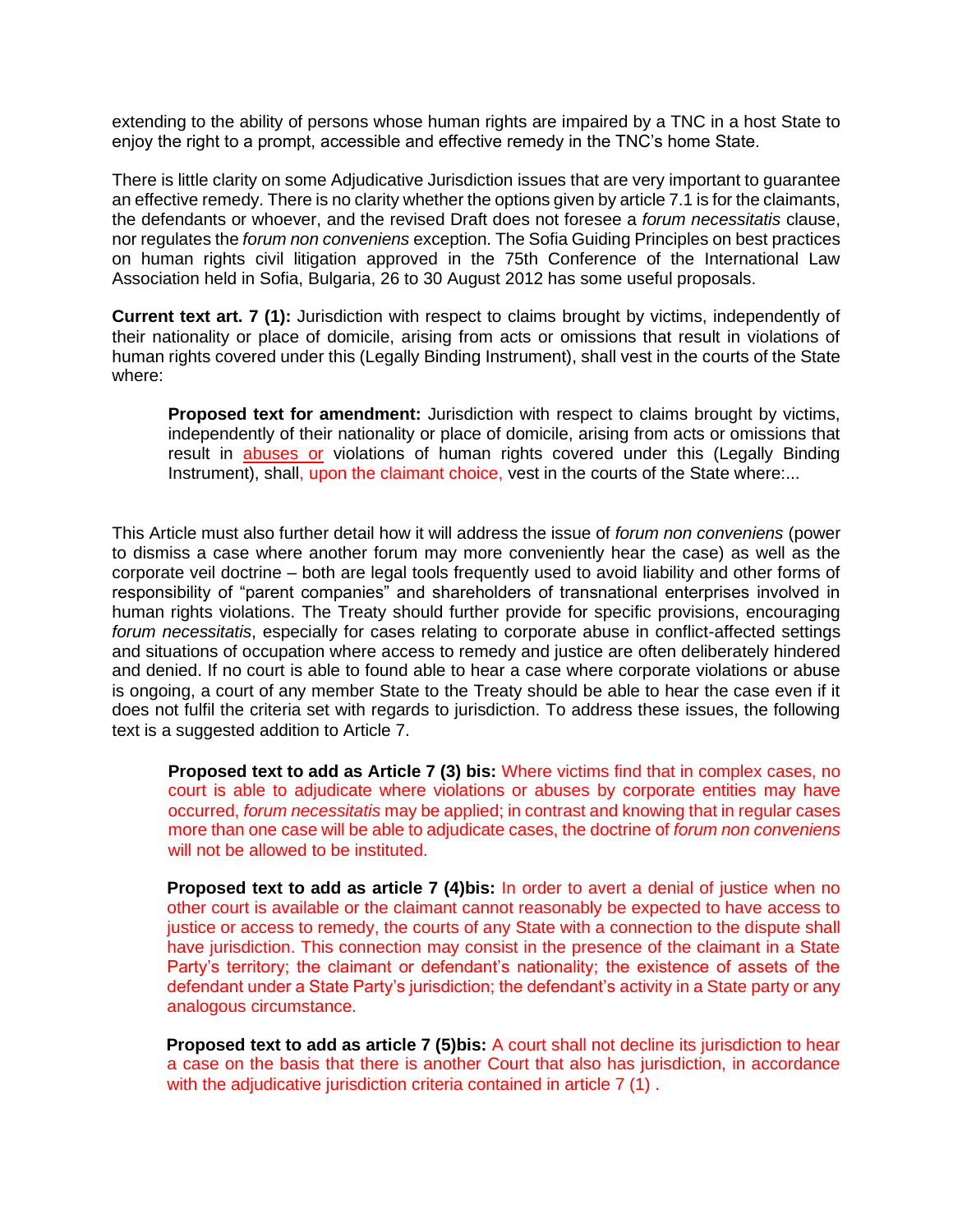#### **Article 8 – Statute of Limitations**

The language in this Article is vague. When looking at serious crimes, there should be a clear reference to international criminal law as it is much more widely defined.

Current text – Art 8 (1): The State Parties to the present (Legally Binding Instrument) undertake to adopt, in accordance with their domestic law, any legislative or other measures necessary to ensure that statutory or other limitations shall not apply to the prosecution and punishment of all violations of international human rights law and international humanitarian law which constitute the most serious crimes of concern to the international community as a whole.

**Proposed text for amendment**: The State Parties to the present (Legally Binding Instrument) undertake to adopt any legislative or other measures necessary to ensure that statutory or other limitations shall not apply to the prosecution and punishment of all violations of international criminal law encompassing violations of international human rights law and international humanitarian law which constitute the most serious crimes of concern to the international community as a whole.

With the definition of human rights violations and abuses in Article 1 of the revised Draft, the text of a final negotiated Treaty must reflect the protection of victims against both violations and abuse. This must be streamlined throughout the text.

Art. 8 (2): "Domestic statutes of limitations for human rights violations or abuses that do not constitute the most serious crimes of concern to the international community as a whole, including those time limitations applicable to civil claims and other procedures shall allow a reasonable period of time for the investigation and prosecution of the violation or abuse, particularly in cases where they occurred in another state"

# **Article 9 – Applicable Law**

The language in Article 9 is not clear and in some parts contradicts international law. The way it is currently drafted risks taking us back to square one where in cases of weak domestic court systems, remedy will not be attained, and no other option is clearly prescribed in the Article to ensure alternative means of remedy. This is directly connected to the concept of ETOs that must be addressed throughout the text of the Treaty. In this Article, the Treaty must again point to the primacy of human rights and address international principles pertaining to the applicability of the law. To this effect, this Article should emphasize that its implementation is to be carried out without any discrimination of any kind or on any ground, without exception.

With the definition of human rights violations and abuses in Article 1 of the revised Draft, the text of a final negotiated Treaty must reflect the protection of victims against both violations and abuse. This must be streamlined throughout the text.

Current text - Art. 9(2)(a): " "The acts or omissions that result in violations of human rights covered under this LBI…"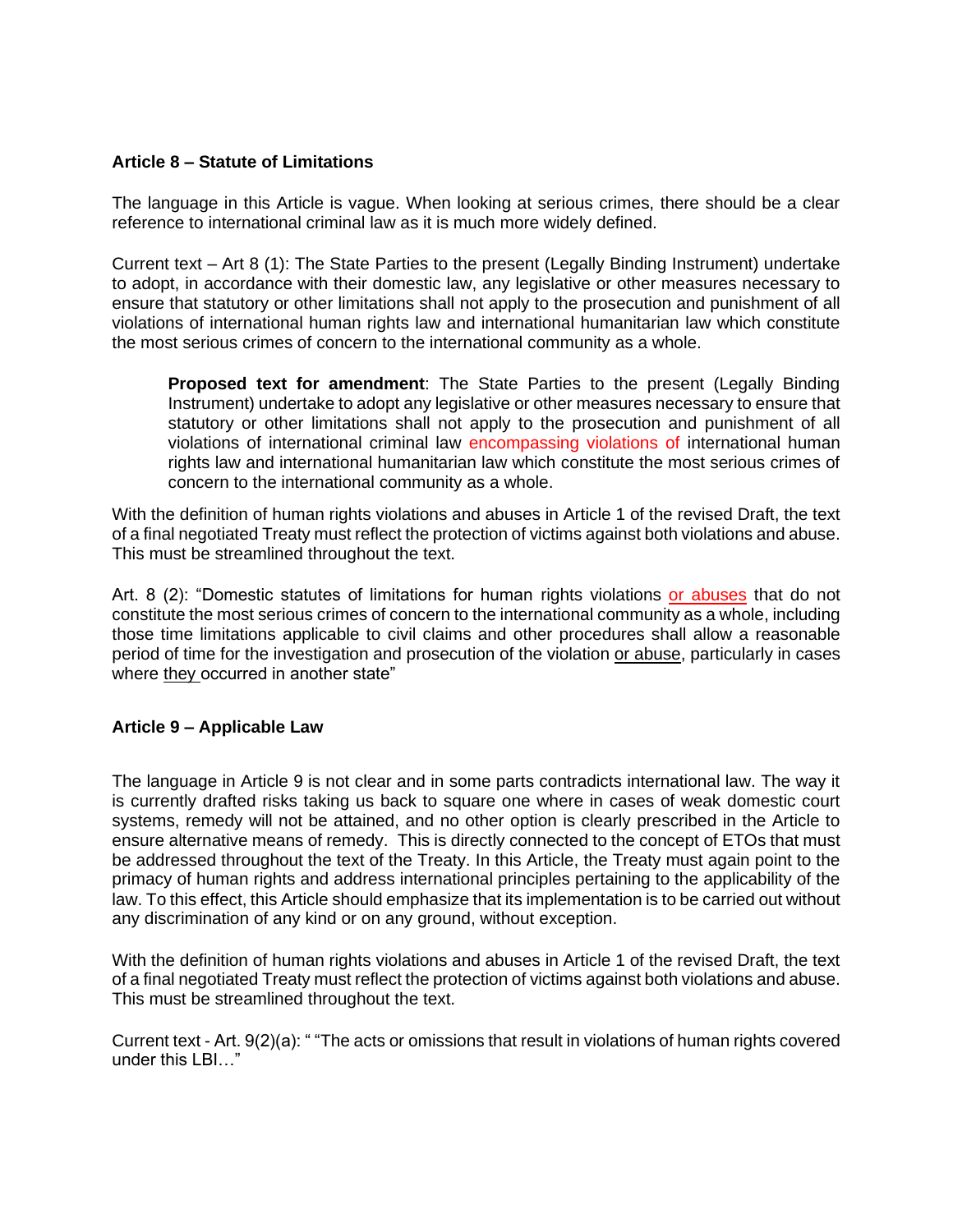**Proposed amended text Art. 9 (2) (a):** "The acts or omissions that result in violations or abuses of human rights covered under this LBI…"

Current text - Art. 9 (2)(c) "The natural or legal person alleged to have committed the acts or omissions that result in violations of human rights covered under this LBI is domiciled".

**Proposed amended text Art. 9(2)(c):** "The natural or legal person alleged to have committed the acts or omissions that result in violations or abuses of human rights covered under this LBI is domiciled".

**Proposed text to add as Article 9 (4) bis:** All matters of substance or procedure regarding claims before competent courts must adhere to the implementation of the fundamental principle of non-discrimination of any kind or on any ground, without exception.

This Article must also emphasize the overarching primacy of human rights over all international agreements, including those pertaining to international trade, investment, finance, taxation, environmental protection, development cooperation, and security obligations. This is particularly important as there are growing and systemic trends of undue corporate influence or corporate capture of government institutions and decisions, which often orient policies, legislation and even security forces towards the narrow interests of corporate actors instead of respecting, protecting and fulfilling human rights obligations, embodied in international treaties and often domestic law. States must reaffirm the primacy of human rights, as guaranteed by their pre-existing obligations to respect, protect and fulfil human rights, in the context of negotiation, interpretation and dispute resolution of trade and investment treaties. Therefore, the provisions of the Treaty must supersede pre-existing obligations between States and other parties and, in order to retain the discretion necessary to meet their human rights obligations, the Treaty shall include a provision to ensure that commercial, trade, and investment treaties do not impose limits on their ability to protect human rights or require that disputes over human rights be decided through binding international arbitration.

**Proposed text to add as Article 9 (5) bis:** In all agreements with other States relating to business activities, States shall affirm the primacy of human rights and their obligations under this agreement. States shall review existing agreements to ensure consistency with human rights and humanitarian law and this agreement, and revise these agreements to achieve consistency, if necessary. States shall ensure that all disputes involving human rights and business activities are adjudicated by entities with competence in international human rights and humanitarian law.

#### **Article 10. Mutual legal assistance**

With the definition of human rights violations and abuses in Article 1 of the revised Draft, the text of a final negotiated Treaty must reflect the protection of victims against both violations and abuse. This must be streamlined throughout the text.

Current text - Art. 10(6): "State Parties shall provide legal assistance and other forms of cooperation in the pursuit of access to remedy for victims of human rights violations and abuses covered under this LBI."